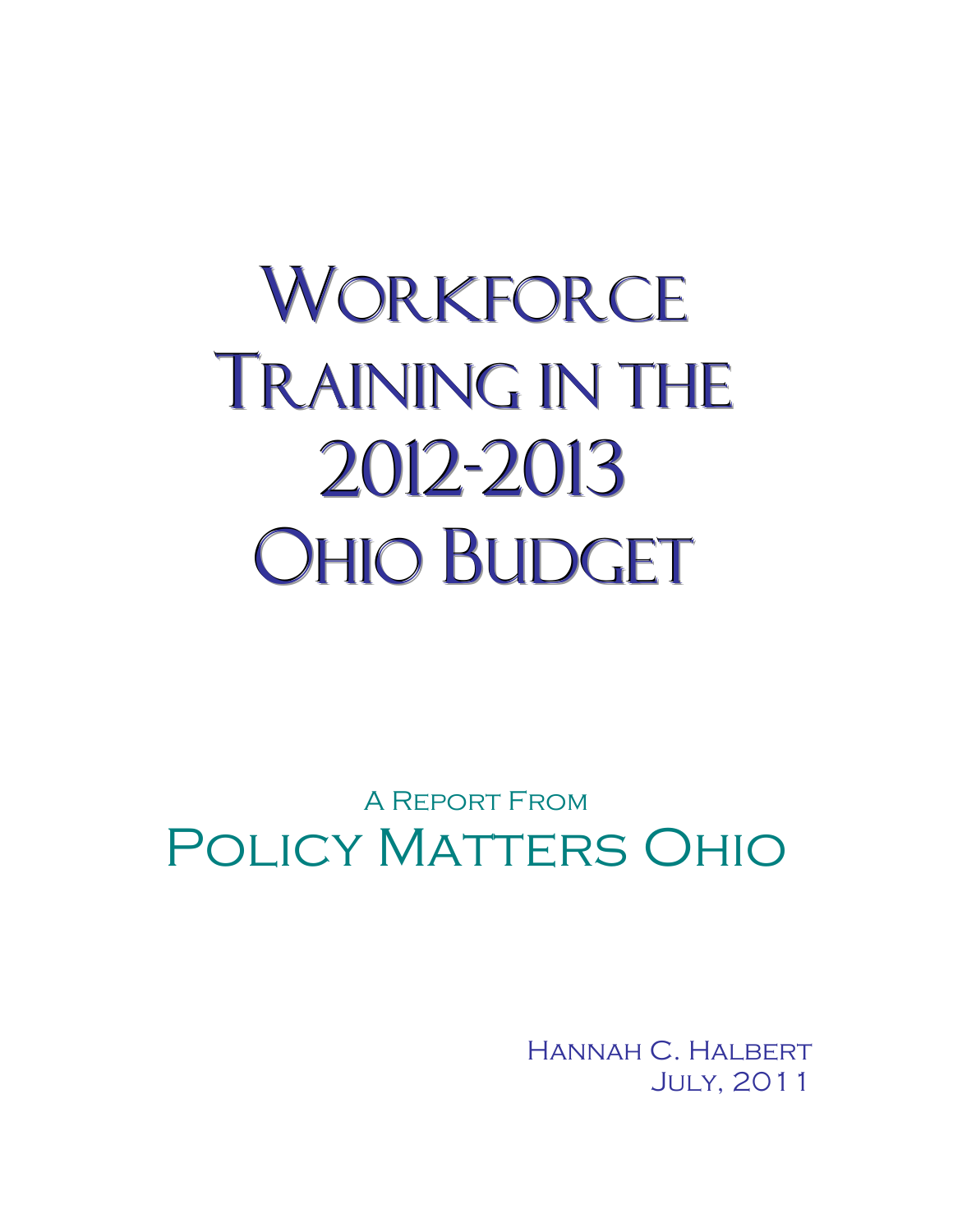#### **AUTHOR**

Hannah C. Halbert is Policy Liaison at Policy Matters Ohio. She has a J.D. and master's in nonprofit management from Hamline University. Prior to joining Policy Matters Ohio, Ms. Halbert represented Ohio consumers against predatory lending, unfair debt collection and foreclosure at the Equal Justice Foundation.

#### **ACKNOWLEDGEMENTS**

Many people helped to provide information and direction that helped prepare this report, though its conclusions are the authors own. Much gratitude is owed to the workforce practitioners that provided interviews for this report including: Robin Rice and Anthony Landis and to the Policy Matters Ohio Interns: Elizabeth Ginther and Sarah Ignatz-Hoover. Special thanks to Wendy Patton, for providing background on the state workforce system.

POLICY MATTERS OHIO, the publisher of this study, is a nonprofit, nonpartisan statewide research institute dedicated to researching an economy that works for all in Ohio. Policy Matters seeks to broaden the debate about economic policy in Ohio, by providing quantitative and qualitative analysis of important issues facing working people in the state. Policy Matters has done research on policies affecting work, wages, economic development, education, taxes, energy and other issues. We are grateful to the Joyce, George Gund, Cleveland and St. Ann Foundations, as well as Greater Cleveland Community Shares and the Economic Policy Institute, for funding.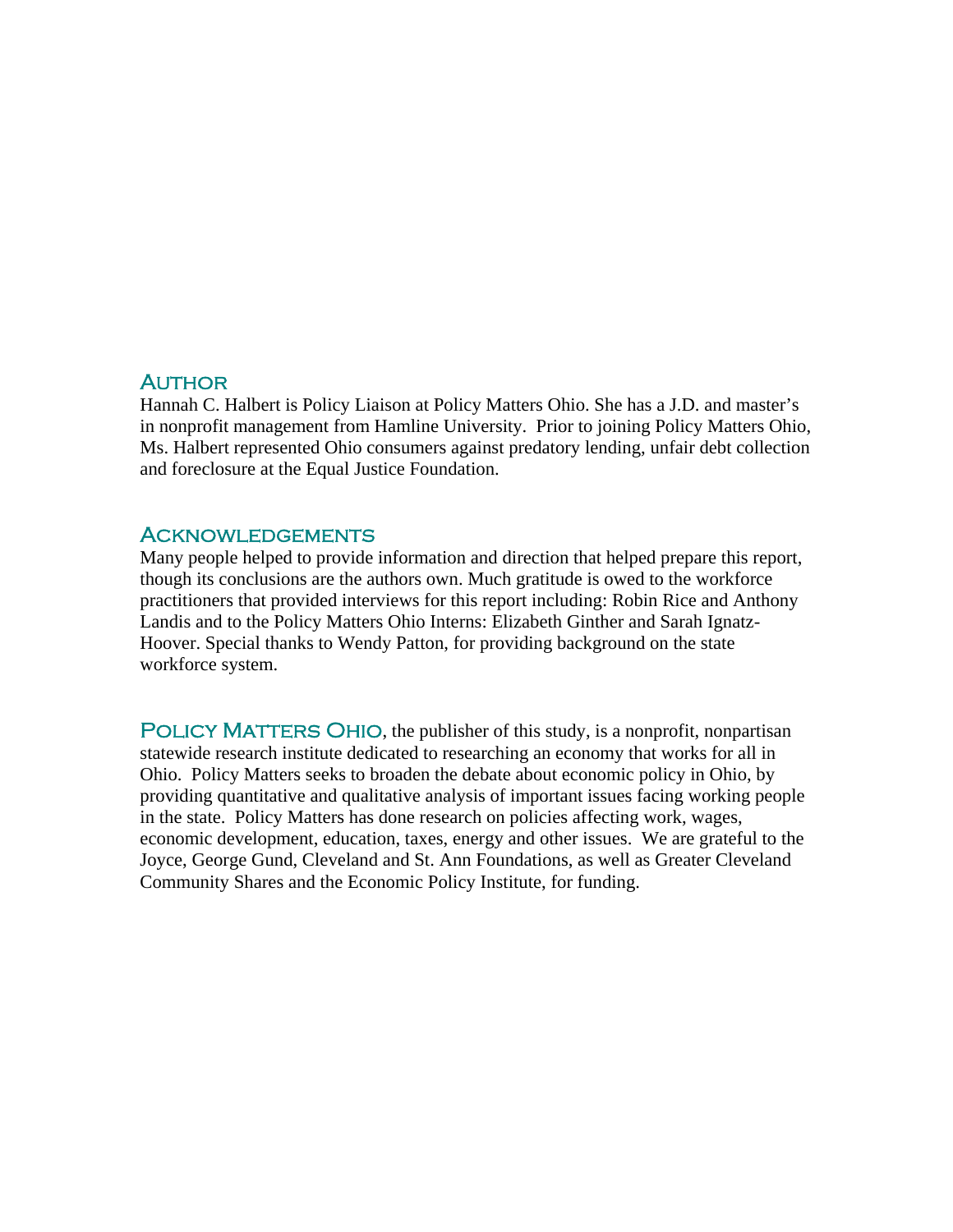# TABLE OF CONTENTS

| <b>Executive Summary</b>                                                      |                |
|-------------------------------------------------------------------------------|----------------|
| Introduction                                                                  | 1              |
| I. Board of Regents                                                           | $\overline{2}$ |
| <b>Adult Basic and Literacy Education</b>                                     | 4              |
| Carl D. Perkins Funding for Career and Technical Education                    | 5              |
| <b>Tech Prep</b>                                                              | 6              |
| College Access Challenge Grant                                                | 7              |
| <b>Ohio College Opportunity Grant</b>                                         | 8              |
| Ohio Co-Op Internship Program                                                 | 9              |
| <b>Ohio Learning Network</b>                                                  | 10             |
| Post-Secondary Adult Career-Technical Education                               | 11             |
| II. Ohio Department of Development                                            | 11             |
| Ohio Workforce Guarantee and Workforce Development Initiatives                | 12             |
| Ohio Workforce Job Training                                                   | 13             |
| <b>Federal Energy Training Grants</b>                                         | 14             |
| III. Ohio Department of Jobs and Family Services                              | 15             |
| Workforce Investment Act                                                      | 15             |
| IV. Summary and Conclusion                                                    | 19             |
| Appendix: Ohio's Workforce Budget Line Items supporting Workforce<br>Training |                |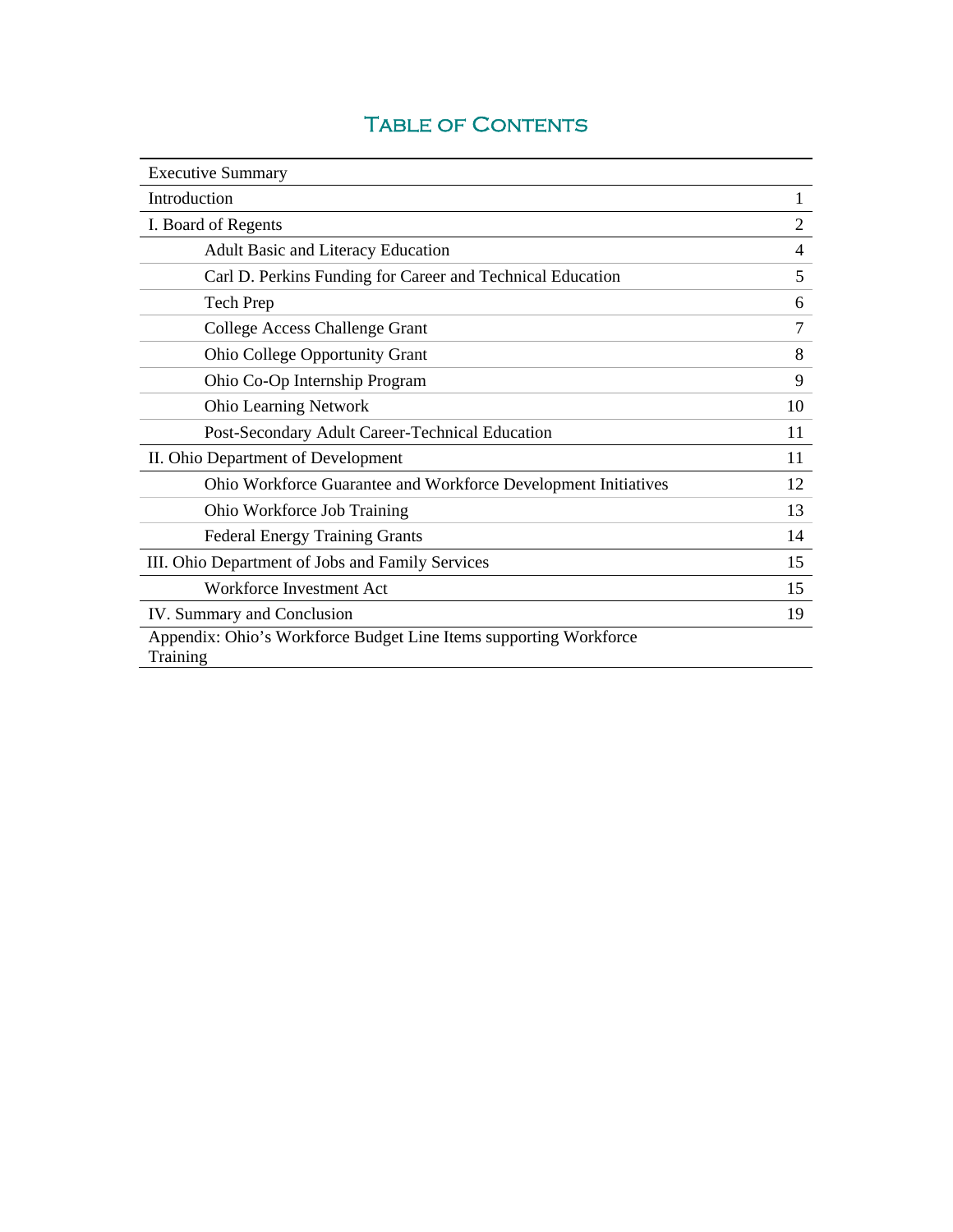# Table of Figures and Tables

| Table 1: Total Funding to Workforce Programs by Agency                               | $\mathbf{1}$   |
|--------------------------------------------------------------------------------------|----------------|
| Table 2: Total Funding to Board of Regents Workforce Programs                        | 3              |
| Table 3: Adult Basic Literacy and Education Funding                                  | $\overline{4}$ |
| Table 4: Perkins Career and Technical Education Improvement Act                      | 6              |
| Table 5: Tech Prep                                                                   | $\overline{7}$ |
| Table 6: College Access Challenge Grant                                              | 7              |
| Table 7: Ohio College Opportunity Grant                                              | 9              |
| Table 8: GRF funding earmarks for OCOG by institution type                           | 9              |
| Table 9: Co-Op Internship Program                                                    | 10             |
| Table 10: Ohio Learning Network                                                      | 10             |
| Table 11: Post-Secondary Adult Career Technical Education                            | 11             |
| Table 12: Workforce Programming at the Ohio Department of Development                | 12             |
| Table 13: Workforce Guarantee and Workforce Development Initiatives                  | 13             |
| Table 14: Ohio Incumbent Worker Job Training                                         | 14             |
| Table 15: Federal Energy Training Grants                                             | 15             |
| Table 16: WIA line items in the JFS budget                                           | 15             |
| Table 17: Workforce Investment Act formula funding to Ohio PY 2006-11                | 17             |
| Table 18: Budget Planning for JFS statewide programs, administration and<br>staffing | 17             |
| Table 19: Draft formula fund cuts to Workforce Investment Act Programs by<br>Area    | 18             |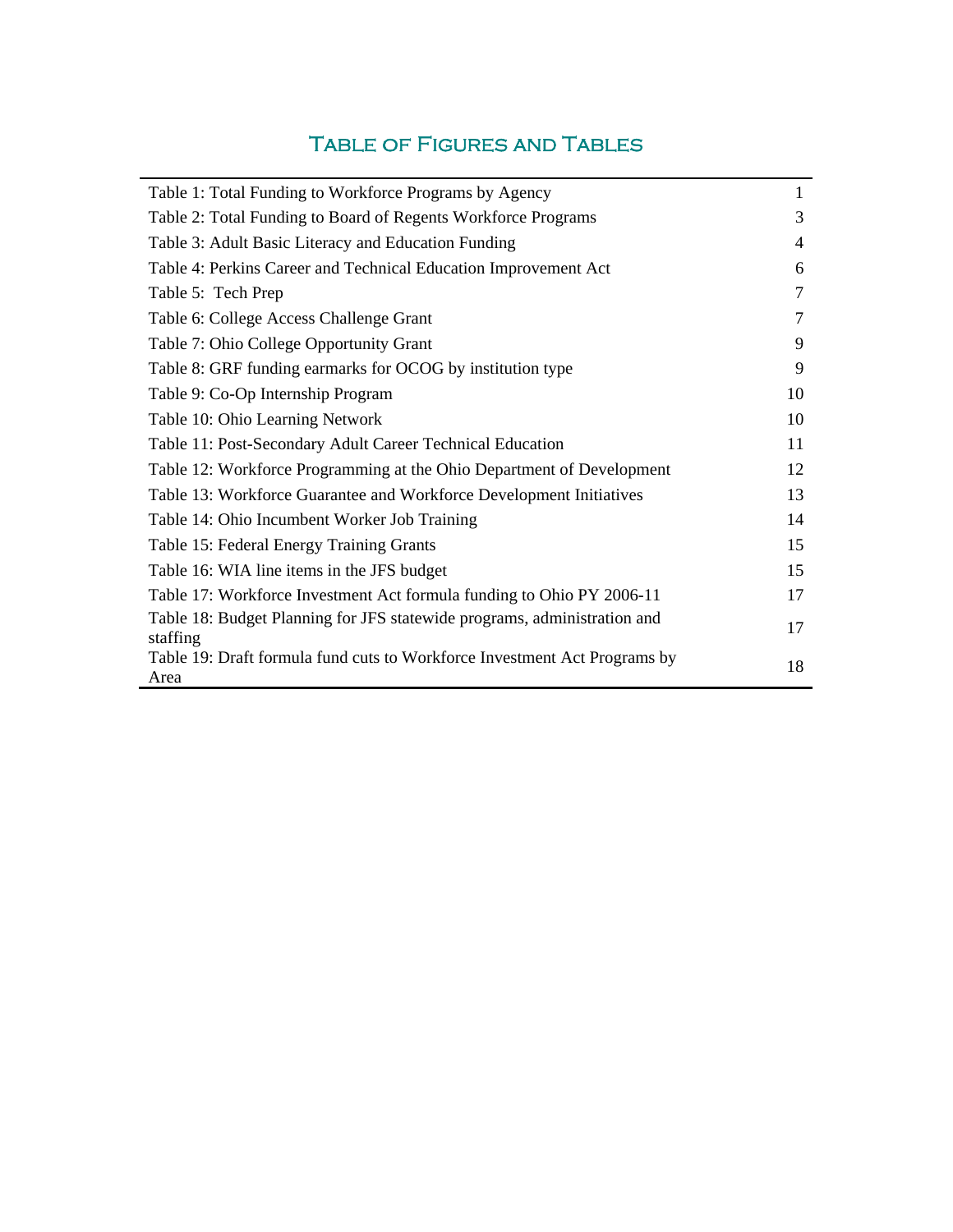## **Executive Summary**

<span id="page-4-0"></span>A strong workforce system is integral to our economic recovery. In 2009, 51 percent of Ohio jobs required some post-secondary education, yet only 48 percent of Ohio's workforce possessed some post-secondary education.<sup>[1](#page-4-0)</sup> As recently as June 20, the *Washington Post* reported that 1.5 to 3 million jobs nationwide could be filled with better skill matching.<sup>[2](#page-4-0)</sup> This is a tremendous task set before the workforce system, particularly with a system that must now do more with fewer resources.

The workforce training system will operate on \$962 million over the coming biennium, 4.8 percent less than in SFY 2010-2011. The Ohio Department of Job and Family Services (JFS) leads the agencies in workforce funding, accounting for more than 46 percent of the total budget. JFS is also taking the biggest hit of the workforce agencies with a 13 percent funding cut. The Department of Development (ODOD) comprises only 10 percent of the overall budget but the agency's workforce budget will nearly double in SFY 2012-2012.

These resource shifts, the reduction in JFS funds and the big boost to ODOD dollars, emphasize the Kasich administration's strategy for workforce development. Most of ODOD's funding increase is due to casino fee funding for incumbent worker training. ODOD will also benefit from a 23 percent increase in the amount of JFS/WIA adult programming dollars going to the agency. Essentially, Governor Kasich is treating workforce-training funds as another tool to attract and retain employers via sizeable training subsidies.

out of our workforce system e quation; the cost to our recovery is simply too high. While workforce advocates have long called for better alignment between local employers and the workforce system, this approach repositions the system's focus away from the needs of unemployed workers and towards the training needs of those already employed. Forgetting unemployed workers in our rush to achieve better employer alignment, however, ignores Ohio's economic realities. Ohio never fully recovered from the 2001 recession. In the last year, we lost one in six manufacturing jobs, more than 120,000 overall.<sup>[3](#page-4-0)</sup> Between 2000 and May 2011, the number of manufacturing jobs in Ohio dropped from one million to  $622,000$ .<sup>[4](#page-4-0)</sup> In 2010, only Michigan had more Trade Adjustment Assistance certifications than Ohio.<sup>[5](#page-4-0)</sup> Long-term unemployment has farreaching effects on our economy, including devaluation of unused workplace skills, wealth destruction, and costs to safety net services.<sup>[6](#page-4-0)</sup> Unemployed workers cannot be left

<sup>&</sup>lt;sup>1</sup> National Skills Coalition, "Middle Skill Jobs-Ohio 2011," p. 2. Available at http://bit.ly/kqFtTA; 6/22/11.

<sup>2</sup> Robert J. Samuelson, "So Many Unfilled Jobs, So Many Applicants Lacking Skills," *Washington Post*, June 20, 2011.

<sup>&</sup>lt;sup>3</sup> Economic Policy Institute, "Unemployment in Hard-Hit States: Michigan, Ohio, and Oregon," p. 2. Available at http://bit.ly/kfJOJK; 6/22/11.

 $^{4}$  *Id.* 

<sup>&</sup>lt;sup>5</sup> Zach Schiller and Brandon Mordue, "Trade Adjustment Assistance in Ohio," Policy Matters Ohio, July 2010. Available at http://www.policymattersohio.org/pdf/TAA2010.pdf; 6/22/11.<br><sup>6</sup> See Wendy Patton, "Back to Work: The Case for Public Jobs," Policy Matters Ohio, p. 4, March 2011.

Available at http://bit.ly/lyr0bY; 6/22/11.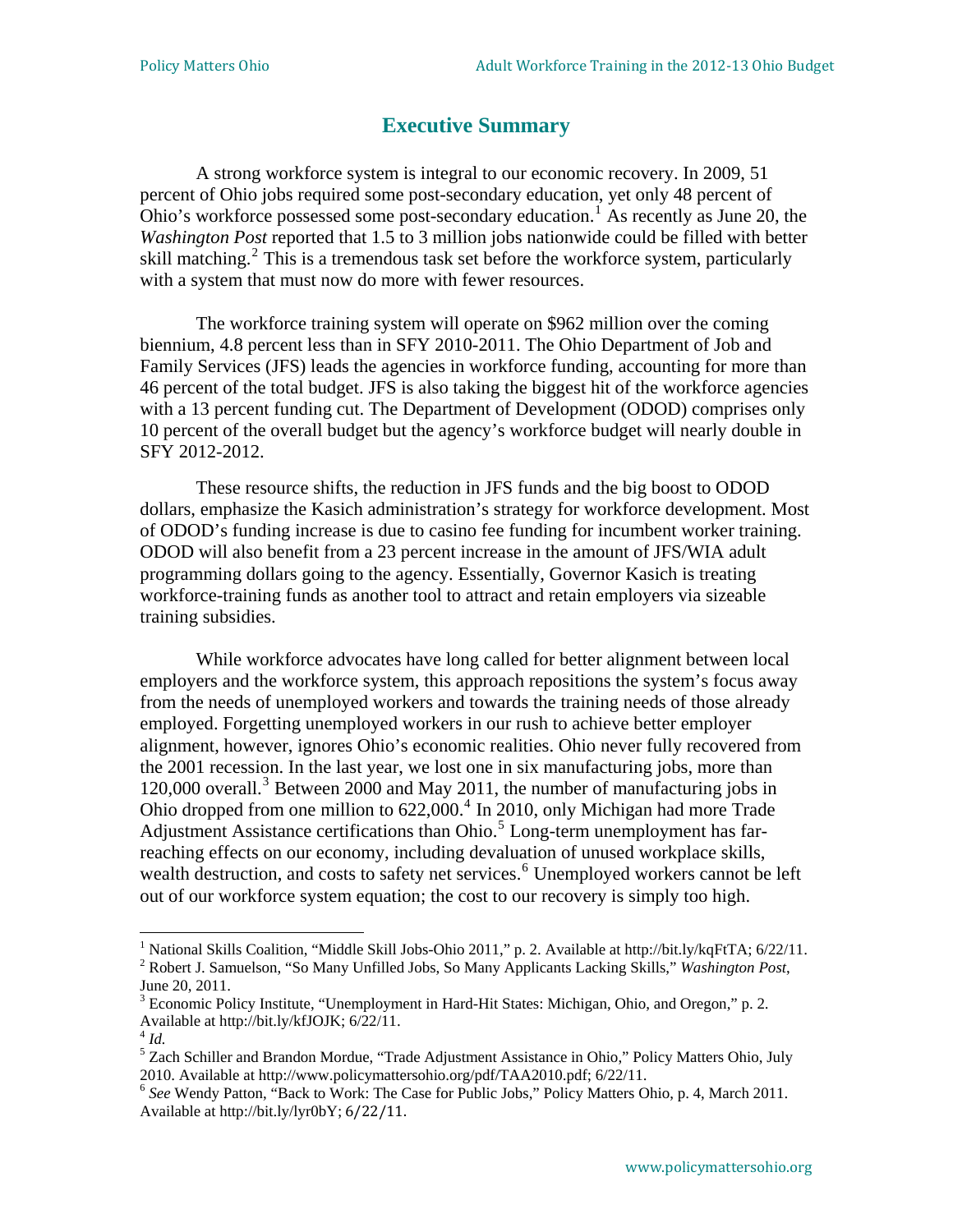### **Adult Workforce Training in the SFY 2012-13 Budget**

The budget that came out of conference committee last week slashed funding to public schools and social services, seized funding that should go to local governments instead using it to fill in for tax cuts at the state level, and sold off public assets that Ohioans have spent years building, in order to get one time revenue. For this reason, many dubbed it a slash, seize and sell budget.

This paper outlines the SFY 2012-2013 adult workforce training budget and reviews changes to these programs. Compared to other areas that rely on state funding, many of Ohio's workforce-development programs were left relatively intact. Nonetheless, there are big changes ahead for the workforce development system. The system must now do more with less due to substantial cuts in federal funding. There is a major new initiative coming out of the Kasich administration that focuses on incumbent worker training.

By way of background, workforce development system operates out of various departments in Ohio: the Ohio Department of Jobs and Family Services (JFS) serves job seekers; the Ohio Department of Development (ODOD) serves companies and the Ohio Board of Regents (BOR) provides training. The current budget fosters alignment of these disparate and often disconnected efforts with the state's economic development strategies, under the leadership of the Ohio Department of Development, an effort initiated by the Strickland Administration.

As illustrated in Table 1, the workforce training system will operate on \$962 million over the coming biennium, 4.8 percent less than in SFY 2010-2011. JFS leads the agencies in workforce funding, accounting for more than 46 percent of the total budget. JFS is also taking the biggest hit of the workforce agencies with a 13 percent funding cut. ODOD comprises only 10 percent of the overall budget but the agency's workforce budget will nearly double in SFY 2012-2012. The Table provided in Appendix A, contains all relevant line items for each agency.

| <b>Agency</b> | <b>SFY</b><br>2010-2011 | <b>SFY</b><br>2012-2013 | ັ<br><b>Difference</b> | <b>Percent</b><br><b>Change</b> | <b>Percent of</b><br><b>Overall</b><br><b>Workforce</b><br><b>Budget</b> |
|---------------|-------------------------|-------------------------|------------------------|---------------------------------|--------------------------------------------------------------------------|
| <b>BOR</b>    | \$445,736,961           | \$417,028,258           | $(\$28,708,703)$       | $-6.4\%$                        | 43.3%                                                                    |
| <b>ODOD</b>   | \$49,528,066            | \$98,944,056            | \$49,415,990           | 99.8%                           | 10.3%                                                                    |
| <b>JFS</b>    | \$515,640,592           | \$446,632,975           | $(\$69,007,617)$       | $-13.4%$                        | 46.4%                                                                    |
| <b>TOTAL</b>  | \$1,010,905,619         | \$962,605,289           | $(\$48,300,330)$       | $-4.8%$                         | 100%                                                                     |

#### Table 1: Total Funding to Workforce Programs by Agency

**Source:** Policy Matters Ohio, based on Ohio Legislative Service Commission, Budget in Detail, as reported out of conference committee, available at http://bit.ly/l6bv7J; 6/30/11. BOR line includes Department of Education funding supporting Perkins programs and Tech Prep.

These resource shifts, the reduction in JFS funds and a big boost to ODOD dollars, emphasize the Kasich administration's strategy for workforce development. Most of ODOD's funding increase is due to casino fee funding for incumbent worker training. ODOD will also benefit from a 23 percent increase in the amount of JFS/WIA adult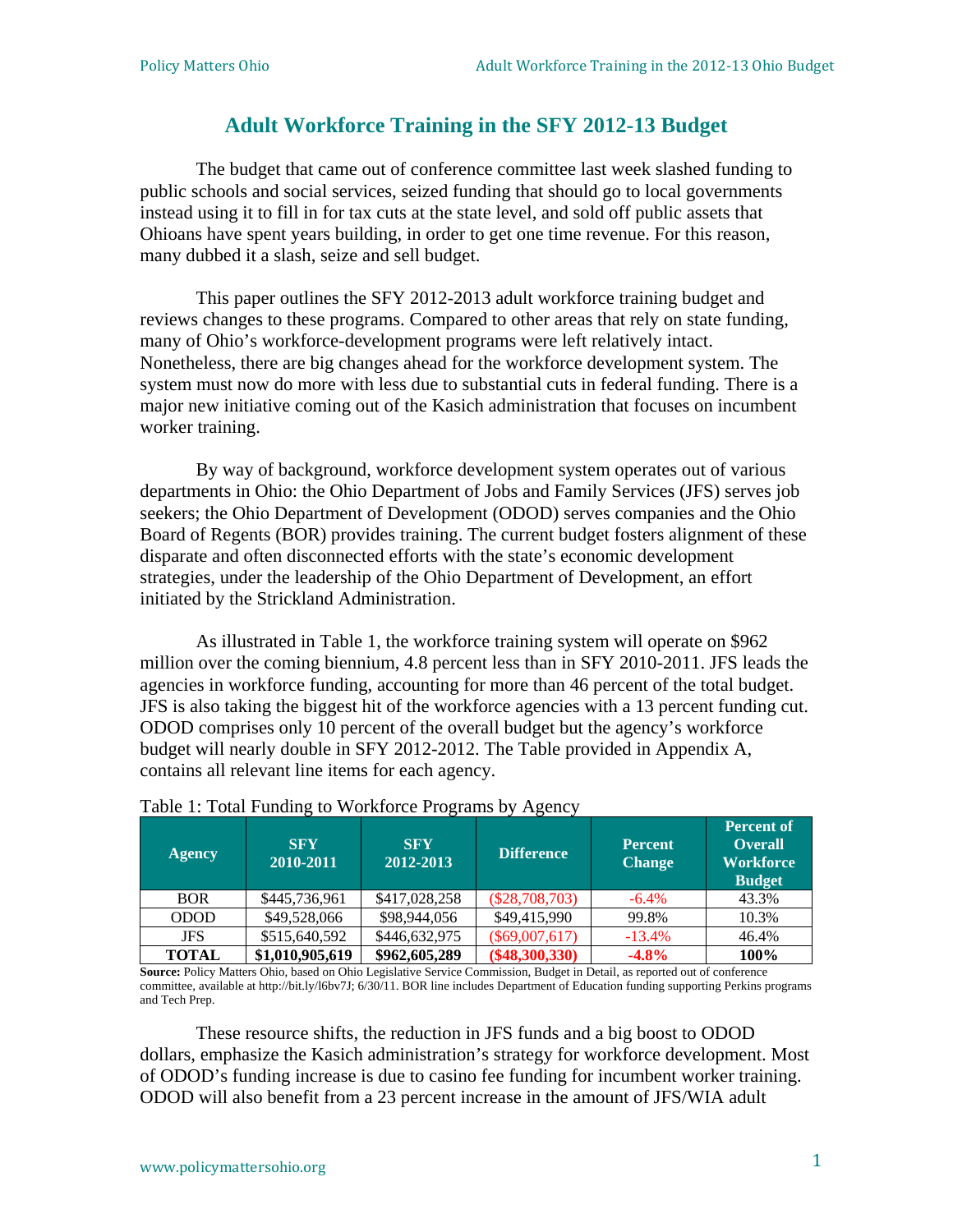programming dollars going to the agency. Essentially, Governor Kasich is treating workforce-training funds as another tool to attract and retain employers via sizeable training subsidies.

While workforce advocates have long called for better alignment between local employers and the workforce system, this approach repositions the system's focus away from the needs of the unemployed worker and towards the training needs of those already employed. Ohio must "skill up" in order to attain a workforce with the right set of skills and credentials to attract and retain employers. In doing that, we need a workforce system that serves the training needs of *both employers and workers*. In particular, we must focus on training low-skilled adults in order to close Ohio's skill gap, bring Ohioans out of unemployment and poverty, and build bridges to the middle class.

A strong workforce system is integral to our economic recovery. In 2009, 51 percent of Ohio jobs required some post-secondary education, yet only 48 percent of Ohio's workforce possessed some post-secondary education.<sup>[1](#page-6-0)</sup> As recently as June 20, the Washington Post reported that 1.5 to 3 million jobs nationwide could be filled with better skill matching.<sup>[2](#page-6-1)</sup> This is a tremendous task set before the workforce system, particularly with a system that must now do more with fewer resources.

#### **Ohio Board of Regents (BOR)**

Under the three-pronged agency approach to the workforce system, the Ohio Board of Regents (BOR) was designated as the workforce-training provider for adults. Many colleges and community colleges, operating under the purview of the Board of Regents, have offices devoted to serving the business community through customized training.

The EnterpriseOhio Network was a key example of BOR's efforts to build a bridge between training and employers. This program operated at more than 50 campuses and provided training grants to small employers. The two funds supporting EnterpriseOhio, the Jobs Challenge line item and EnterpriseOhio Network line item, were zeroed out in the SFY 2010-2011 budget. The SFY 2012-2013 budget does offer new training incentives through the Worker Training Voucher program; nothing replaces the statewide system of coordinated training and incentives targeted to the needs of the small employer.

Ohio College Opportunities G rant, College Access Challenge Grants, and the Ohio Learning Network. Key workforce programs still alive at the BOR include Adult Basic Literacy and Education, Perkins programming: the Career and Technical Education Improvement Grant and Tech Prep program, Adult Post Secondary-Career Training, and the Co-Op Internship Program. BOR also administers programs that seek to make higher education more accessible for students and to increase credential attainment rates, including: the

<span id="page-6-1"></span><span id="page-6-0"></span><sup>&</sup>lt;sup>1</sup> National Skills Coalition, "Middle Skill Jobs-Ohio 2011," p. 2, available at http://bit.ly/kqFtTA; 6/22/11. 2 Robert J. Samuelson, "So Many Unfilled Jobs, So Many Applicants Lacking Skills," *Washington Post*, June 20, 2011.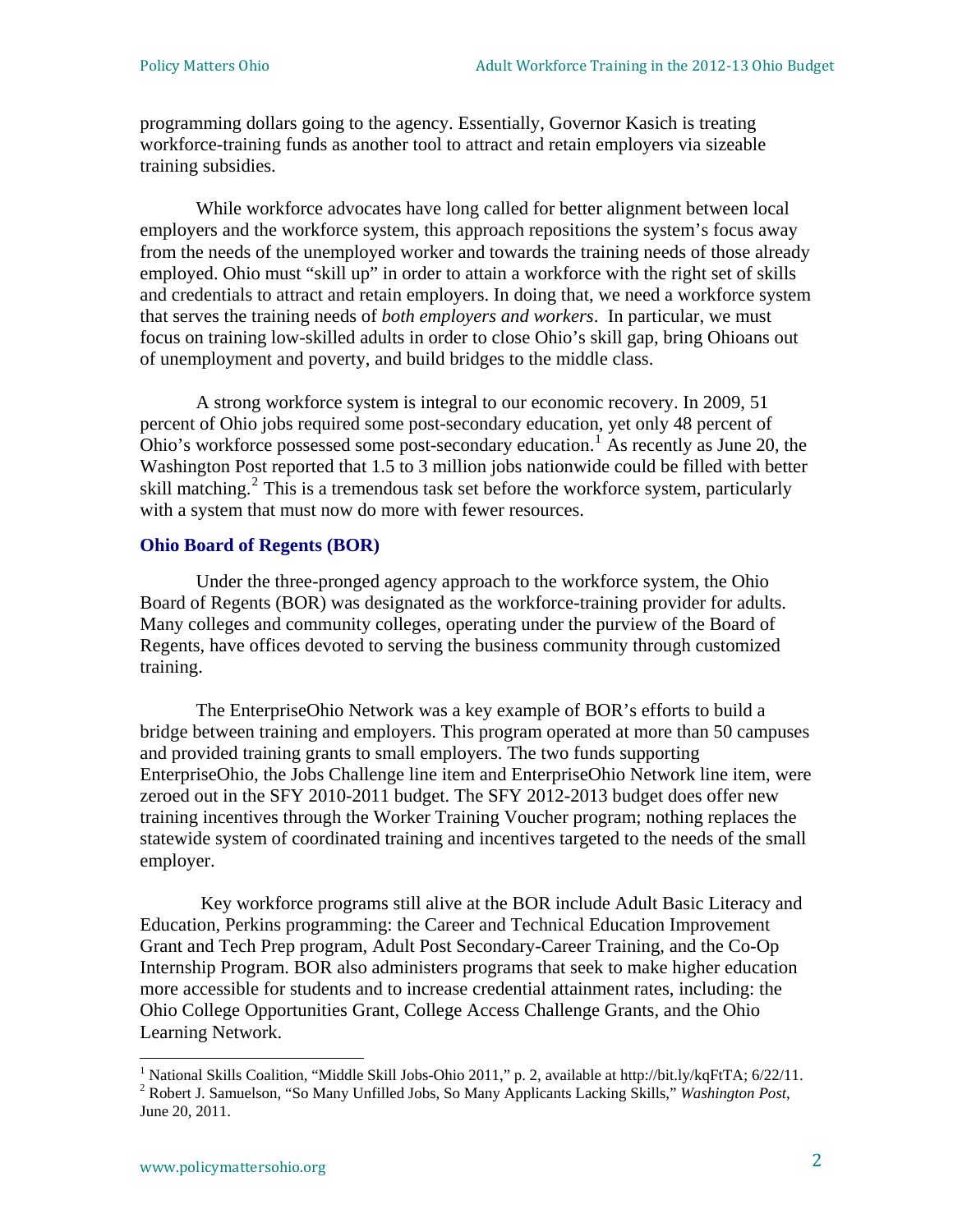The BOR workforce budget carries more line item programs than the other agencies combined. BOR programs account for more than 43 percent of the total workforce budget, second to JFS. Overall, funding is down by more than 12 percent for BOR workforce development initiatives. The only stable line item in the BOR workforce slate is state GRF funding to Adult Basic Literacy and Education. These programs and the proposed funding for each are listed in Table 2 and described, in detail, below.

| <b>Fund</b> | Program                                                                     | <b>SFY2010-11</b>            | <b>SFY2012-13</b> | <b>Difference</b>        | <b>Percent</b><br><b>Change</b> |
|-------------|-----------------------------------------------------------------------------|------------------------------|-------------------|--------------------------|---------------------------------|
| <b>FED</b>  | <b>Adult Education and</b><br>Family Literacy Act<br><b>Incentive Grant</b> | \$2,819,443                  | \$0               | $(\$2,819,443)$          | $-100.0%$                       |
| <b>FED</b>  | Adult Basic and Literacy<br><b>Education - Federal</b>                      | \$32,478,287                 | \$29,671,342      | $(\$2,806,945)$          | $-8.6%$                         |
| <b>GRF</b>  | <b>Adult Basic and Literacy</b><br><b>Education-State</b>                   | \$14,604,832                 | \$14,604,832      | \$0                      | 0.0%                            |
| <b>FED</b>  | Career-Technical<br><b>Education Basic Grant</b>                            | \$91,145,624                 | \$96,933,728      | \$5,788,104              | 6.4%                            |
| <b>FED</b>  | <b>Career Technical</b><br><b>Education Federal</b><br>Enhancement          | \$9,219,438                  | \$10,000,000      | \$780,562                | 8.5%                            |
| <b>GRF</b>  | Career-Technical<br><b>Education Match</b>                                  | \$4,465,757                  | \$4,466,390       | \$633                    | 0.0%                            |
| <b>FED</b>  | Carl D. Perkins<br>Grant/Plan<br>Administration                             | \$8,448,441                  | \$1,825,922       | $(\$6,622,519)$          | $-78.4%$                        |
| <b>FED</b>  | <b>College Access</b><br><b>Challenge Grant</b>                             | \$6,631,679                  | \$8,762,862       | \$2,131,183              | 32.1%                           |
| <b>GSF</b>  | Co-Op Internship<br>Program                                                 | \$50,000,000                 | \$24,000,000      | $(\$26,000,000)$         | $-52.0%$                        |
| <b>GRF</b>  | Ohio College<br><b>Opportunity Grant</b>                                    | \$171,191,887                | \$160,568,530     | (\$10,623,357)           | $-6.2%$                         |
| <b>GSF</b>  | Ohio College<br><b>Opportunity Grant-</b><br>Proprietary                    | \$0                          | \$12,000,000      | \$12,000,000             | <b>NEW</b>                      |
| <b>GRF</b>  | <b>Ohio Learning Network</b>                                                | \$5,437,921                  | \$5,065,376       | $(\$372,545)$<br>$-6.9%$ |                                 |
| <b>GRF</b>  | Post-Secondary Adult<br>Career-Technical<br>Education                       | \$28,324,231<br>\$30,635,094 |                   | \$2,310,863              | 8.2%                            |
| <b>FED</b>  | <b>State Student Incentive</b><br>Grants                                    | \$3,772,906                  | \$0               | $(\$3,772,906)$          | $-100.0%$                       |
| <b>FED</b>  | Tech Prep                                                                   | \$368,382                    | \$367,700         | $(\$682)$                | 0.0%                            |
| <b>GRF</b>  | Tech Prep Consortia<br>Support                                              | \$2,404,423                  | \$521,084         | (\$1,883,339)            | $-78.3%$                        |
|             | <b>Total BOR/EDU</b>                                                        | \$445,736,961                | \$417,028,258     | $(\$28,708,703)$         | $-6.4%$                         |

|  | Table 2: Total Funding to Board of Regents Workforce Programs |
|--|---------------------------------------------------------------|
|  |                                                               |

**Source:** Policy Matters Ohio, based on Ohio Legislative Service Commission, Budget in Detail, as reported out of conference committee, available at http://bit.ly/l6bv7J; 6/30/11. BOR line includes Department of Education funding supporting Perkins programs and Tech Prep. These programs were to be moved to BOR, but funding remains at the Department of Education for efficient tracking and grant management.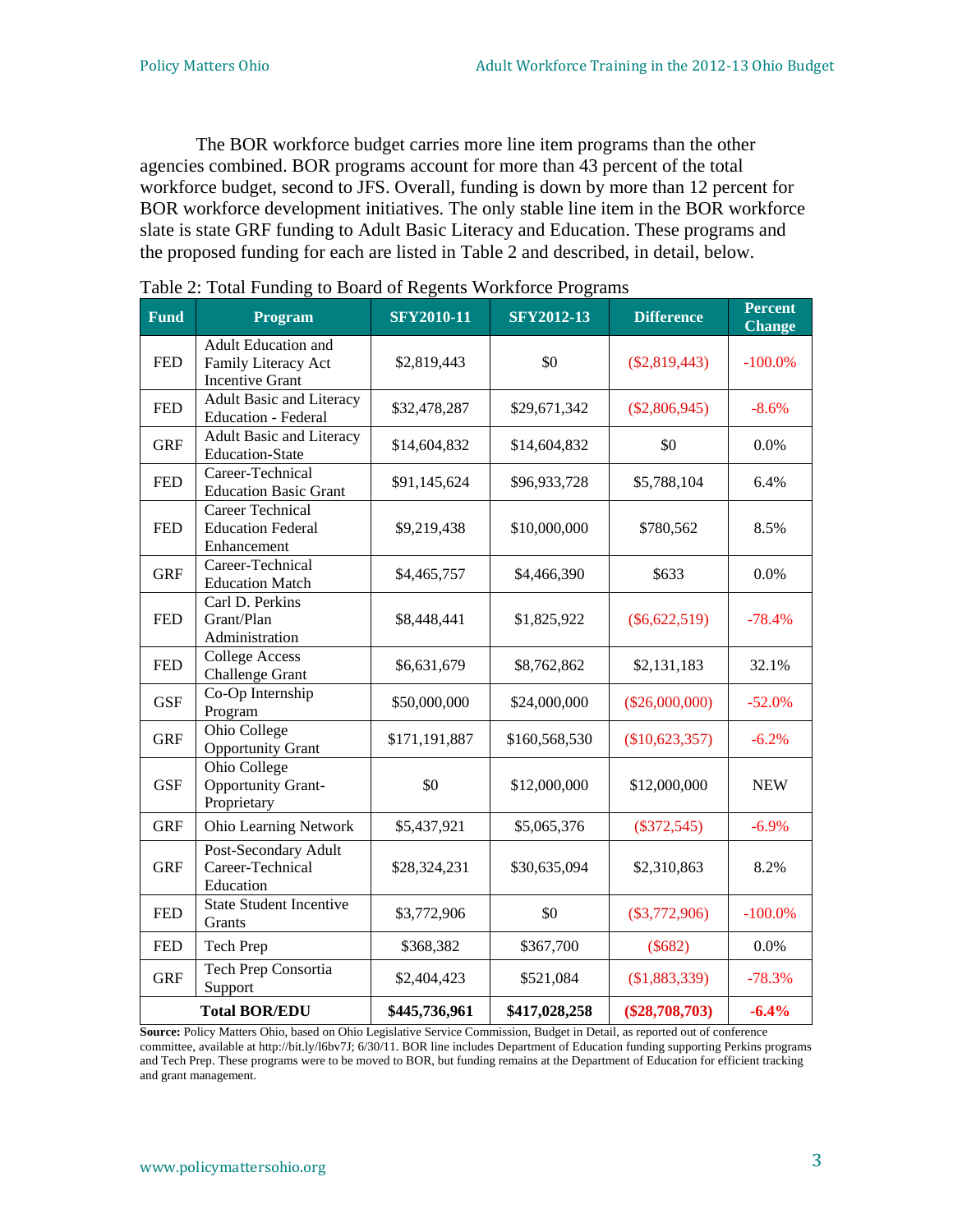#### **Adult Basic and Literacy Education (ABLE)**

Adult Basic Literacy and Education is a \$44 million program that provides work readiness assessment and instruction, including: basic math, reading, and writing skills; GED preparation; English as a second language; and workplace literacy. In 2010, Ohio's 66 ABLE programs served 50,000 adults.<sup>[3](#page-8-0)</sup> ABLE provides low-cost remedial education to adults, creating a bridge for many individuals from a workplace where numeracy and literacy were not as widely needed to the workplace of today and tomorrow, where they are critical workplace skills. A strong ABLE system can help adults gain the basic skills needed to start filling the skill gap.

Under the Strickland administration, ABLE was moved from the Ohio Department of Education (ODOE) to BOR to better serve adult learners. ABLE is supported through federal and state funds. In the pending budget, ABLE sustains a cut of \$5.6 million dollars, a loss of 11.3 percent (Table 3). State funding is not reduced; the loss is in federal funding and the winding down of the Adult Education and Family Literacy Incentive.

| <b>Fund</b> | <b>Program</b>                                                 | <b>SFY2010-11</b> | <b>SFY2012-13</b> | <b>Difference</b> | <b>Percent</b><br><b>Change</b> |
|-------------|----------------------------------------------------------------|-------------------|-------------------|-------------------|---------------------------------|
| <b>GRF</b>  | <b>Adult Basic and Literacy</b><br><b>Education-State</b>      | \$14,604,832      | \$14,604,832      | \$0.00            | $0.0\%$                         |
| <b>FED</b>  | <b>Adult Basic and Literacy</b><br><b>Education - Federal</b>  | \$32,478,287      | \$29,671,342      | $(\$2,806,945)$   | $-8.6\%$                        |
| <b>FED</b>  | <b>Adult Education and</b><br>Family Literacy Act<br>Incentive | \$2,819,443       | \$0               | $(\$2,819,443)$   | $-100.0\%$                      |
|             | \$49,902,562<br><b>TOTAL Funding ABLE</b>                      |                   | \$44,276,174      | $(\$5,626,388)$   | $-11.3%$                        |

Table 3: Adult Basic Literacy and Education Funding

**Source:** Policy Matters Ohio, based on Ohio Legislative Service Commission, Budget in Detail, as reported out of conference committee, available at http://bit.ly/l6bv7J; 6/30/11

State funding for ABLE fluctuated through the budget process but ultimately remains flat. The Governor proposed funding of \$7.3 million for 2012 and 2013.<sup>[4](#page-8-1)</sup> The House cut ABLE funding by more than 15 percent. The Senate fully restored funding to this vital program. State funding for ABLE is the same as it was in the prior biennium at  $$14,604,832.^5$  $$14,604,832.^5$ 

The state also receives federal Workforce Investment Act (WIA) incentive grant funding for ABLE. Over the 2010-11 biennium, ABLE received more than \$32 million in WIA support. Funding to ABLE, like all WIA funding, is reduced for the coming

<span id="page-8-0"></span><sup>&</sup>lt;sup>3</sup> Board of Regents Redbook, Legislative Service Commission, available at http://www.lsc.state.oh.us/fiscal /redbooks129/bor.pdf; 6/21/11.

<span id="page-8-1"></span><sup>4</sup> Ohio Office of Budget and Management, FY2012-13 executive budget proposal, p. D-479-80, available at available at http://obm.ohio.gov/; 6/22/11.

<span id="page-8-2"></span><sup>&</sup>lt;sup>5</sup> Ohio Legislative Service Commission, Budget in Detail, as reported out of Conference committee, available at http://bit.ly/l6bv7J; 6/30/11.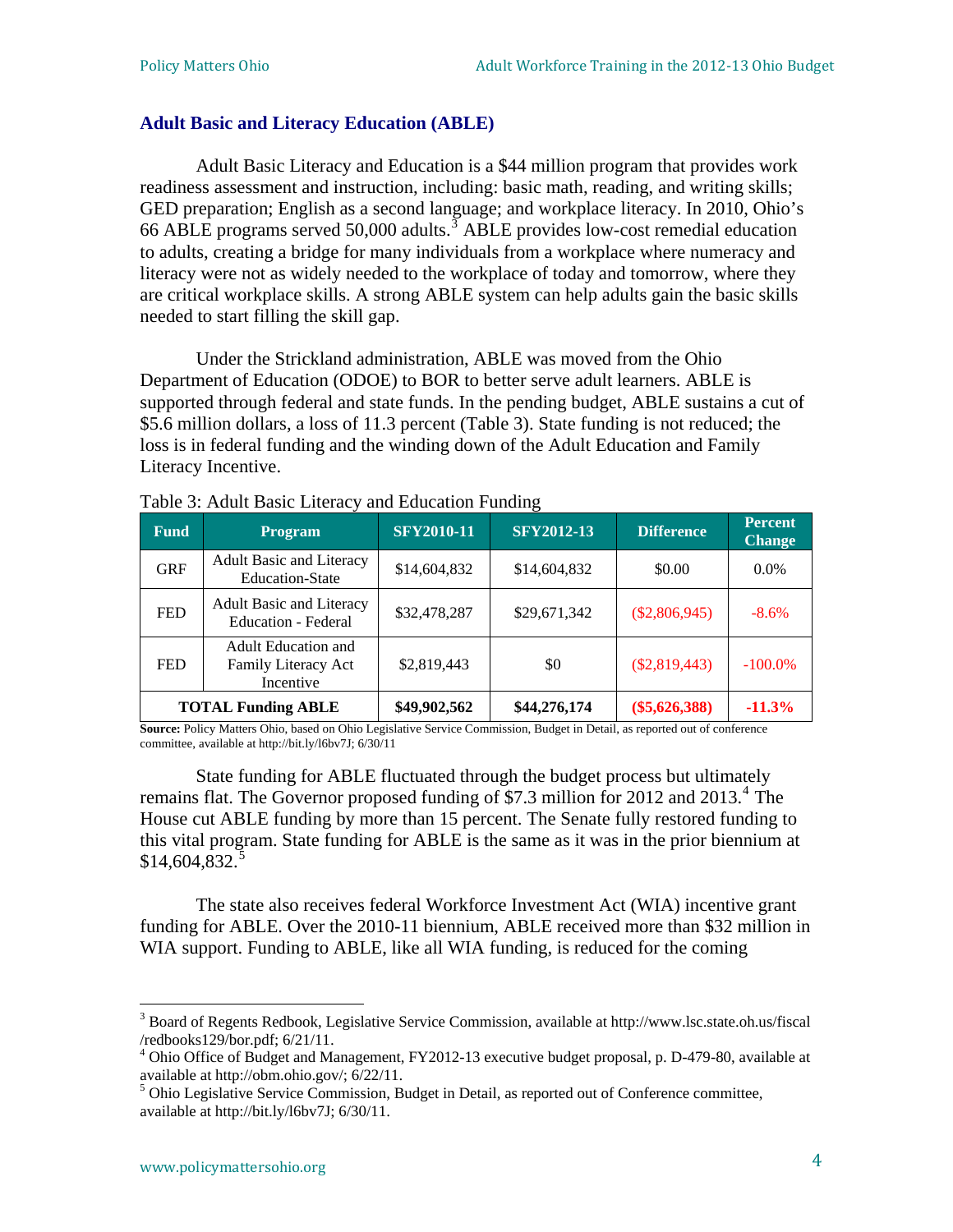biennium. The reduction of \$2.6 million or 8.6 percent brings proposed funding to \$29,[6](#page-9-0)71,342 for the pending biennium.<sup>6</sup>

In 2010-2011, ABLE received additional federal support through the Adult Education and Family Literacy Act Incentive Grant, a federal program.<sup>[7](#page-9-1)</sup> Now discontinued, this grant supported ABLE and also helped to create a pre-college stackable certificate program. With stable state funding, the reduction in WIA support and the elimination of the incentive grant, funding for ABLE stands at \$44,276,174 for 2012-13, an overall reduction of more than 11 percent.<sup>[8](#page-9-2)</sup>

#### **Carl D. Perkins Funding for Career and Technical Education**

Carl D. Perkins funds are federal dollars that support education for secondary students who are pursuing technical or vocational career paths, such as manufacturing, auto mechanics, or customer service. Perkins funds come to Ohio through the Perkins Career and Technical Education Improvement Act and Tech Prep.

#### **Career and Technical Education Improvement Act**

The Perkins Career and Technical Education Improvement Act focuses on integrating academic and technical skill development to improve the quality and performance of career and technical education.<sup>[9](#page-9-3)</sup> The Career and Technical Education Improvement Act is split between BOR and DOE. DOE receives federal Perkins Act dollars and GRF matching funds. The Act sends funds to the states. States then distribute funding to secondary and post secondary institutions by formula. These funds are used to support career and technical education programs, which serve 140,000 Ohioans at 20 campuses and 40 career centers.<sup>[10](#page-9-4)</sup> BOR receives a transfer, typically six to ten percent, of Perkins dollars from DOE to administer the grant funds and provide technical assistance to Perkins campus coordinators. $^{11}$  $^{11}$  $^{11}$ 

BOR's Perkins Grant/Plan Administration fund will sustain a 78 percent drop in funding. The cut however is not a true cut, the funds will remain at DOE to support Career and Technical Education improvement.<sup>[12](#page-9-6)</sup> DOE had already established grant tracking and administration infrastructure. So for the sake of efficiency a portion of the administration and planning funds will remain at  $DOE<sup>13</sup>$  $DOE<sup>13</sup>$  $DOE<sup>13</sup>$ .

Table 4 shows the funding line s supporting Career and Technical Education. Overall funding to the program remains relatively flat. The basic education grant to states will increase by 6 percent and the state match declines by less than 1 percent.

  $^6$  *Id.* 

<span id="page-9-1"></span><span id="page-9-0"></span> $\binom{8}{8}$  Board of Regents Redbook, *supra* at note 3, p. 47.<br>  $\binom{8}{1}$ *Id.* at p. 62.

<span id="page-9-2"></span>

<span id="page-9-4"></span>

<span id="page-9-6"></span><span id="page-9-5"></span>

<span id="page-9-3"></span><sup>&</sup>lt;sup>9</sup> *Id.* at p. 62.<br><sup>10</sup> *Id.*<br><sup>11</sup> *Id.* 24 Anthony Landis, Assistant Director Tech Prep and Carl D. Perkins Programs, Ohio Board of Regents, interview with author, June 21, 2011.<br><sup>13</sup> *Id.* 

<span id="page-9-7"></span>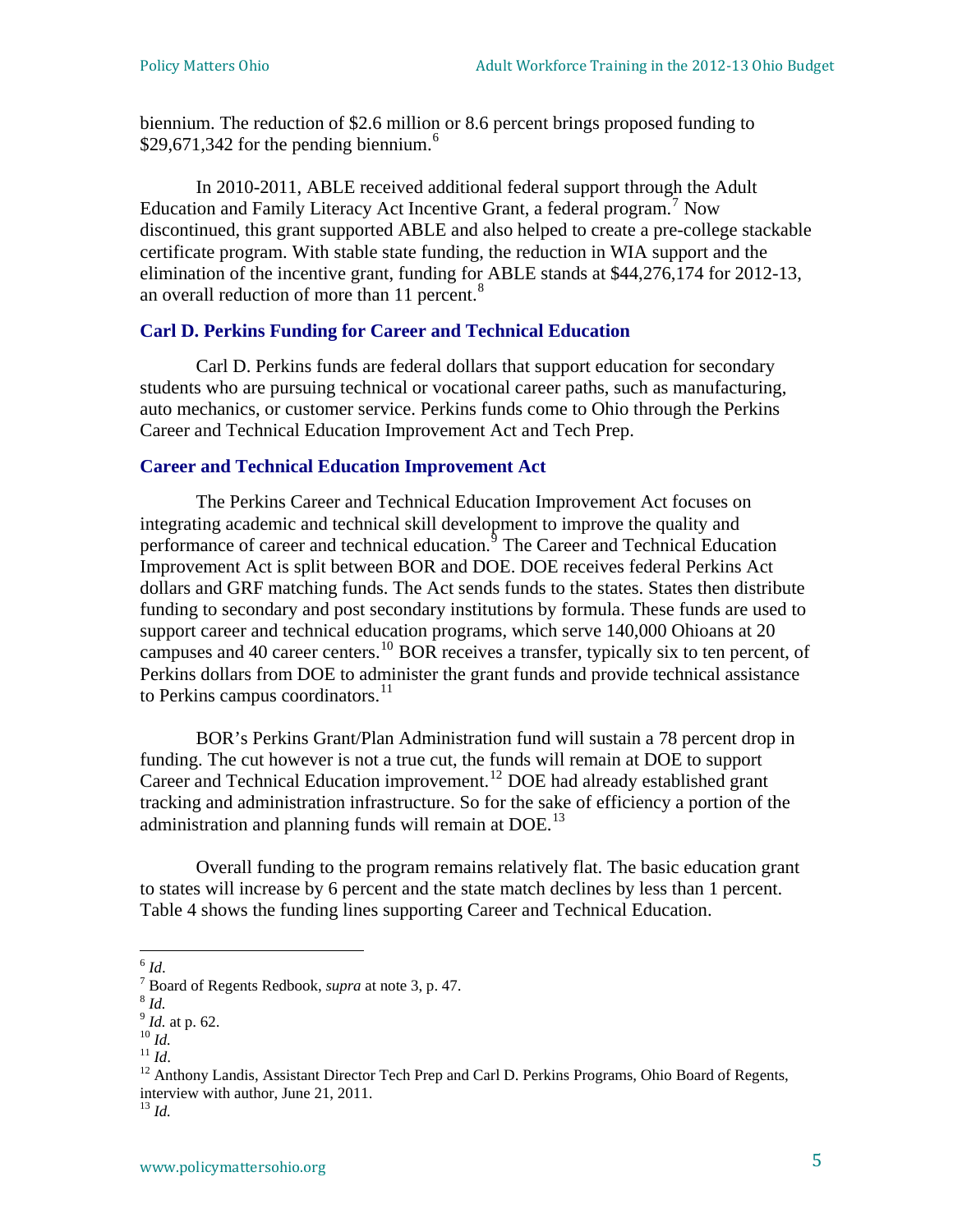| <b>Fund</b>                       | <b>Program</b>                                      | <b>SFY2010-11</b> | <b>SFY2012-13</b> | <b>Difference</b> | <b>Percent</b><br><b>Change</b> |
|-----------------------------------|-----------------------------------------------------|-------------------|-------------------|-------------------|---------------------------------|
| <b>FED</b>                        | Carl D. Perkins<br>Grant/Plan<br>Administration     | \$8,448,441       | \$1,825,922       | $(\$6,622,519)$   | $-78.0\%$                       |
| <b>FED/EDU</b>                    | Career-Technical<br><b>Education Basic</b><br>Grant | \$91,145,624      | \$96,933,728      | \$5,788,104       | $6.0\%$                         |
| <b>GRF/EDU</b>                    | Career-Technical<br><b>Education Match</b>          | \$4,465,757       | \$4,466,390       | \$633             | $0.0\%$                         |
| <b>TOTAL- Career and Tech Ed.</b> |                                                     | \$104,059,822     | \$103,226,040     | $(\$833,782)$     | $-1.0%$                         |

Table 4: Perkins Career and Technical Education Improvement Act

**Source:** Policy Matters Ohio, based on Ohio Legislative Service Commission, Budget in Detail, as passed by conference committee, available at http://bit.ly/l6bv7J; 6/30/11.

#### **Tech Prep**

Ohio's Tech Prep system includes 23 community and technical colleges serving 91 career-technical education-planning districts.<sup>[14](#page-10-0)</sup> Tech Prep is designed to reduce remediation rates, prepare students for careers in the high tech industry, and aid students in the transition from high school to college and the workplace.<sup>[15](#page-10-1)</sup> Primary funding for the program comes from the Perkins Act through the Career Technical Federal Enhancement line item.[16](#page-10-2) This federal funding is used to develop and operate four-year Tech Prep programs that culminate in a two-year associate degree or certificate.<sup>[17](#page-10-3)</sup> Federal funding for Ohio's program will increase by more than 8 percent. BOR also receives federal Perkins Act funding to support a staff person that works with ODOE to administer the program.<sup>[18](#page-10-4)</sup> Funding for the Tech Prep staffer is essentially flat with a cut less than 1 percent.<sup>[19](#page-10-5)</sup>

Ohio provides additional GRF support for the programs through Consortia support and Career Technical Enhancements.<sup>[20](#page-10-6)</sup> Consortia support will sustain a 78 percent funding cut that represents a shift in funds back to  $\overrightarrow{ODOE}^{21}$  $\overrightarrow{ODOE}^{21}$  $\overrightarrow{ODOE}^{21}$  A portion of the Career Technical Enhancement line item will support Tech Prep, an amount detailed in Table 12 along with other funding for the program. Overall, Tech Prep funding is increased by nearly 8 percent, as illustrated in Table  $5.^{22}$  $5.^{22}$  $5.^{22}$ .

<span id="page-10-0"></span><sup>&</sup>lt;sup>14</sup> Ohio Department of Education Red Book, Legislative Service Commission, p. 48, available at http://www.lsc.state.oh.us/fiscal/redbooks129/edu.pdf;  $6/22/11$ .

<span id="page-10-2"></span><span id="page-10-1"></span><sup>&</sup>lt;sup>15</sup> Board of Regents Redbook, *supra* at note 3, p. 62.<br><sup>16</sup> Ohio Department of Education, *supra* at note 39, p. 48-49.<br><sup>17</sup> Id.<sup>18</sup> Ohio Board of Regents, *supra* at note 3, p. 62.

<span id="page-10-3"></span>

<span id="page-10-5"></span><span id="page-10-4"></span><sup>&</sup>lt;sup>19</sup> Ohio Legislative Service Commission, *supra* at note 5.<br><sup>21</sup> *Id.* <sup>21</sup> Anthony Landis, *supra* note 12. <sup>22</sup> Ohio Department of Education, *supra* at note 14, p. 48-49.

<span id="page-10-6"></span>

<span id="page-10-7"></span>

<span id="page-10-8"></span>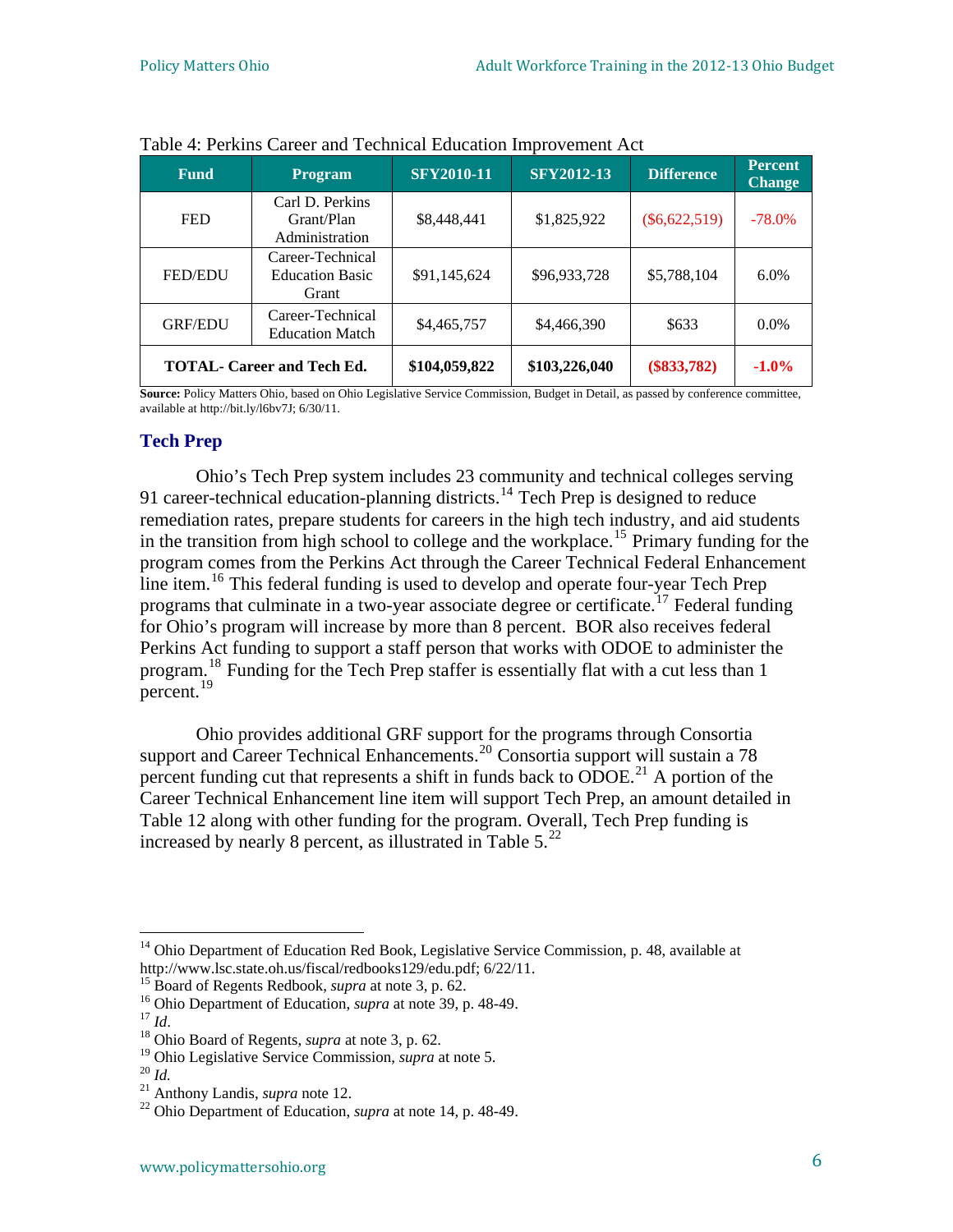| <b>Funding</b> | <b>Program</b>                                              | <b>SFY2010-11</b>                         | <b>SFY2012-13</b><br><b>Difference</b> |             | <b>Percent</b><br><b>Change</b> |
|----------------|-------------------------------------------------------------|-------------------------------------------|----------------------------------------|-------------|---------------------------------|
| <b>FED</b>     | Tech Prep                                                   | \$368,382                                 | \$367,700                              | $(\$682)$   | $-0.2\%$                        |
| <b>GRF/EDU</b> | Tech Prep Consortia<br>Support                              | (\$1,883,339)<br>\$2,404,423<br>\$521,084 |                                        | $-78.3%$    |                                 |
| <b>FED/EDU</b> | Career Technical<br><b>Education Federal</b><br>Enhancement | \$9,219,438                               | \$10,000,000                           | \$780,562   | 8.5%                            |
| <b>GRF/EDU</b> | Career Technical<br>Education<br><b>Enhancements</b>        | \$14,423,710                              | \$17,605,398                           | \$3,181,688 | 22.1%                           |
|                | <b>TOTAL Tech Prep</b>                                      | \$26,415,953                              | \$28,494,182                           | \$2,078,229 | 7.9%                            |

#### Table 5: Tech Prep

**Source:** Policy Matters Ohio, based on Ohio Legislative Service Commission, Budget in Detail, as passed by conference committee, available at http://bit.ly/l6bv7J; 6/30/11

#### **College Access Challenge Grants (CACG)**

College Access Challenge Grants fund programs that promote college access and completion among low-income students.[23](#page-11-0) Ohio's College Access Challenge Grant program will receive a much-needed boost in the coming biennium, an increase of 32 percent, thanks to the federal Patient Protection and Affordable Care Act of 2010 (PPACA). The PPACA expanded the COCG program from \$66 million per year to \$150 million each year in 2010-2014.<sup>[24](#page-11-1)</sup> Table 6 illustrates this change in funding.<sup>[25](#page-11-2)</sup>

#### Table 6: College Access Challenge Grant

| Fund | <b>Program</b>                           | <b>SFY2010-11</b> | <b>SFY2012-13</b> | <b>Difference</b> | <b>Percent</b><br><b>Change</b> |
|------|------------------------------------------|-------------------|-------------------|-------------------|---------------------------------|
| FED  | College Access<br><b>Challenge Grant</b> | \$6,631,679       | \$8,762,862       | \$2,131,183       | 32.1%                           |

**Source:** Policy Matters Ohio, based on Ohio Legislative Service Commission, Budget in Detail, as passed by conference committee, available at http://bit.ly/l6bv7J; 6/30/11

In 2009-2010, Ohio used these funds to supplement the Ohio College Opportunity Grant, helping individuals reduce the cost of their college tuition.<sup>[26](#page-11-3)</sup> In 2011-2012 and these funds will instead support a partnership of Ohio associations to create a coordinated college access training and professional development program for Ohio school counselors and career advisory professionals with the aim of increasing college access and retention.<sup>27</sup> The funds will also support statewide programming to increase college access through bridge programs. These provide an early introduction to college, provide

<span id="page-11-1"></span><span id="page-11-0"></span><sup>&</sup>lt;sup>23</sup> Board of Regents Redbook, *supra* at note 3, p 49.<br><sup>24</sup> The Patient Protection and Affordable Care Act, Section-by-Section analysis" available at http://bit.ly/dmVqPg; 7/1/11. *See also,* US Department of Education, " College Access Challenge Grant Program," available at http://www2.ed.gov/programs/cacg/index.html; 7/1/11.<br><sup>25</sup> Ohio Legislative Service Commission, *supra* at note 5.<br><sup>26</sup> Ohio Board of Regents, "Ohio College Opportunity Grant-Award Tables," available

<span id="page-11-3"></span><span id="page-11-2"></span>http://regents.ohio.gov/sgs/ocog/award-tables.php; 6/22/11.

<span id="page-11-4"></span> $27$  Ohio Board of Regents, Ohio College Access Grant Request for Proposals, p. 3, available at http://1.usa.gov/jp9OLq; 6/21/11. Partner groups include: Ohio College Access Network (OCAN), Ohio Association for College Admissions Counseling (OACAC), the Ohio Association of Financial Aid Administrators (OAFSAA), and the Ohio School Counselor Association (OSCA). *Id.*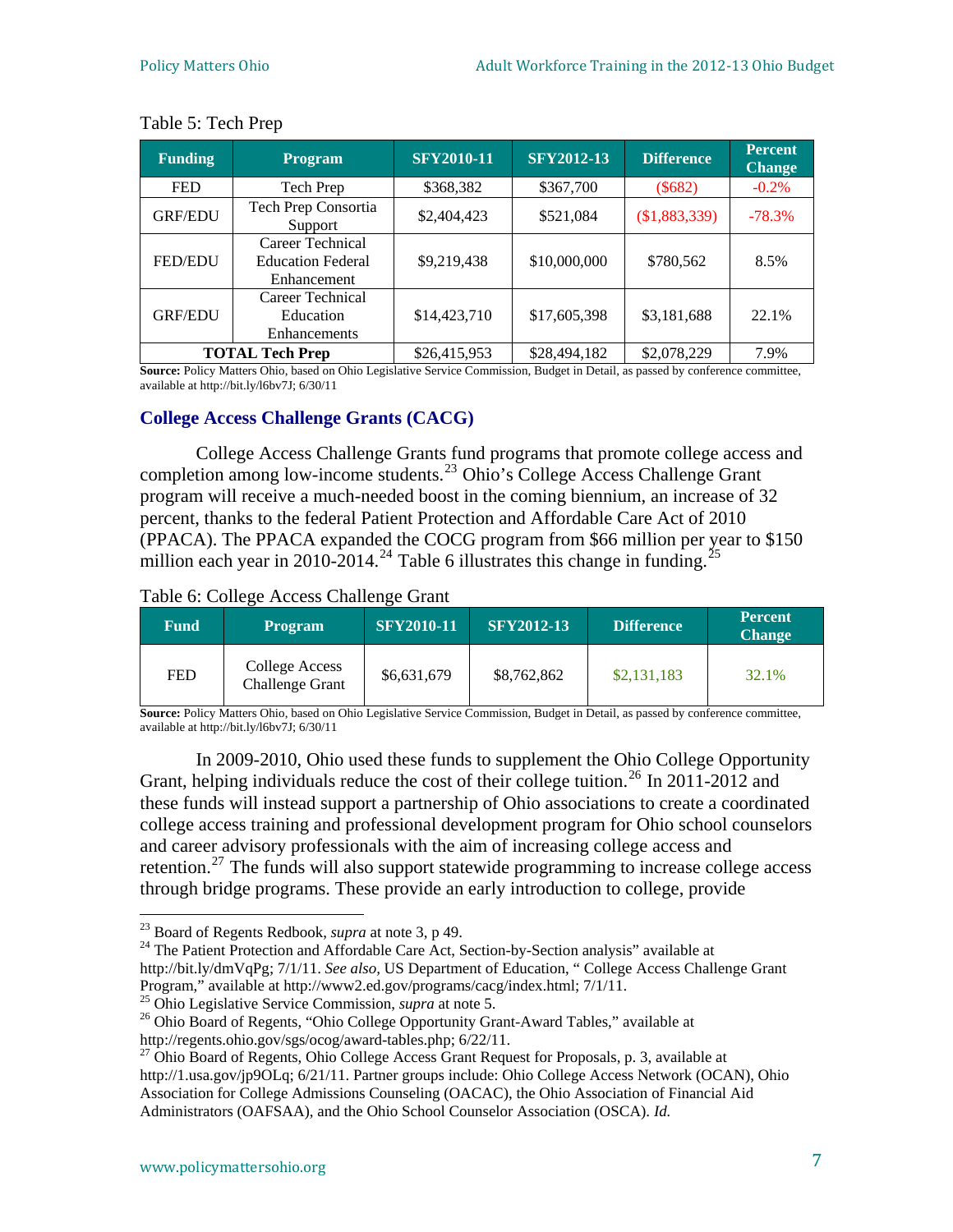training, and support dual enrollment programs, which permit students to earn college credit while still in high school, reducing post-secondary education costs. A one-third funding match is required from CACG participants.<sup>[28](#page-11-4)</sup>

#### **Ohio College Opportunity Grant (OCOG)**

The Ohio College Opportunity Grant (OCOG) is the sole state funded need-based financial support for students.[29](#page-12-0) During the Great Recession, OCOG eligibility was narrowed. The 128<sup>th</sup> General Assembly eliminated OCOG eligibility for students attending proprietary schools and implemented a Pell First policy that all but eliminated OCOG awards for students attending community colleges and university branch campuses.[30](#page-12-1) Prior to this policy, low-income students attending community colleges could use their OCOG grants to reduce tuition and Pell grants to subsidize the remaining tuition with some funds left over to help with additional expenses of attending school, such as transportation, housing or child care. The Pell First restrictions effectively eliminated OCOG support for non-tuition related expenses and essentially made OCOG only available to students attending public university main campuses or private, non-profit colleges or universities where the cost of tuition is higher.<sup>[31](#page-12-2)</sup>

These restrictions greatly diminished OCOG's effectiveness as a workforce development tool for low-income adults seeking training to upgrade their skills and earn better wages. Community colleges, branch campuses, and other non-traditional training institutions, the institutions effectively restricted from OCOG eligibility, better serve lowincome adults because they offer less expensive and time consuming options for workers seeking career advancement through training.

Total funding for OCOG stands at \$172 million over SFY 2012-2012. OCOG eligibility for private, for-profit and proprietary institutions is restored. The budget, as passed by the conference committee, explicitly restricts OCOG eligibility to students enrolled at 4-year private nonprofit institutions, 4-year public institutions, private for-profit institutions or proprietary schools.<sup>[32](#page-12-3)</sup> The change essentially makes proprietary schools the only option for adults who need financial aid for short-term, career training. A comparison of the biennia for the Ohio College Opportunity Grant is illustrated in Table 7.

 <sup>28</sup> *Id.* 

<span id="page-12-1"></span><span id="page-12-0"></span><sup>&</sup>lt;sup>29</sup> Board of Regents Redbook, *supra* at note 3, p 55. Pell grants are funded with federal dollars.<br><sup>30</sup> *Id.* <br><sup>31</sup> Ohio Board of Regents, Ohio College Opportunity Grant, available at http://regents.ohio.gov/sgs

<span id="page-12-2"></span><sup>/</sup>ocog/; 6/22/11.

<span id="page-12-3"></span> $32$  Ohio Legislative Service Commission, "Comparison Document as reported by Conference committee," pg. 725 available at http://bit.ly/m68Y6c; 7/1/11.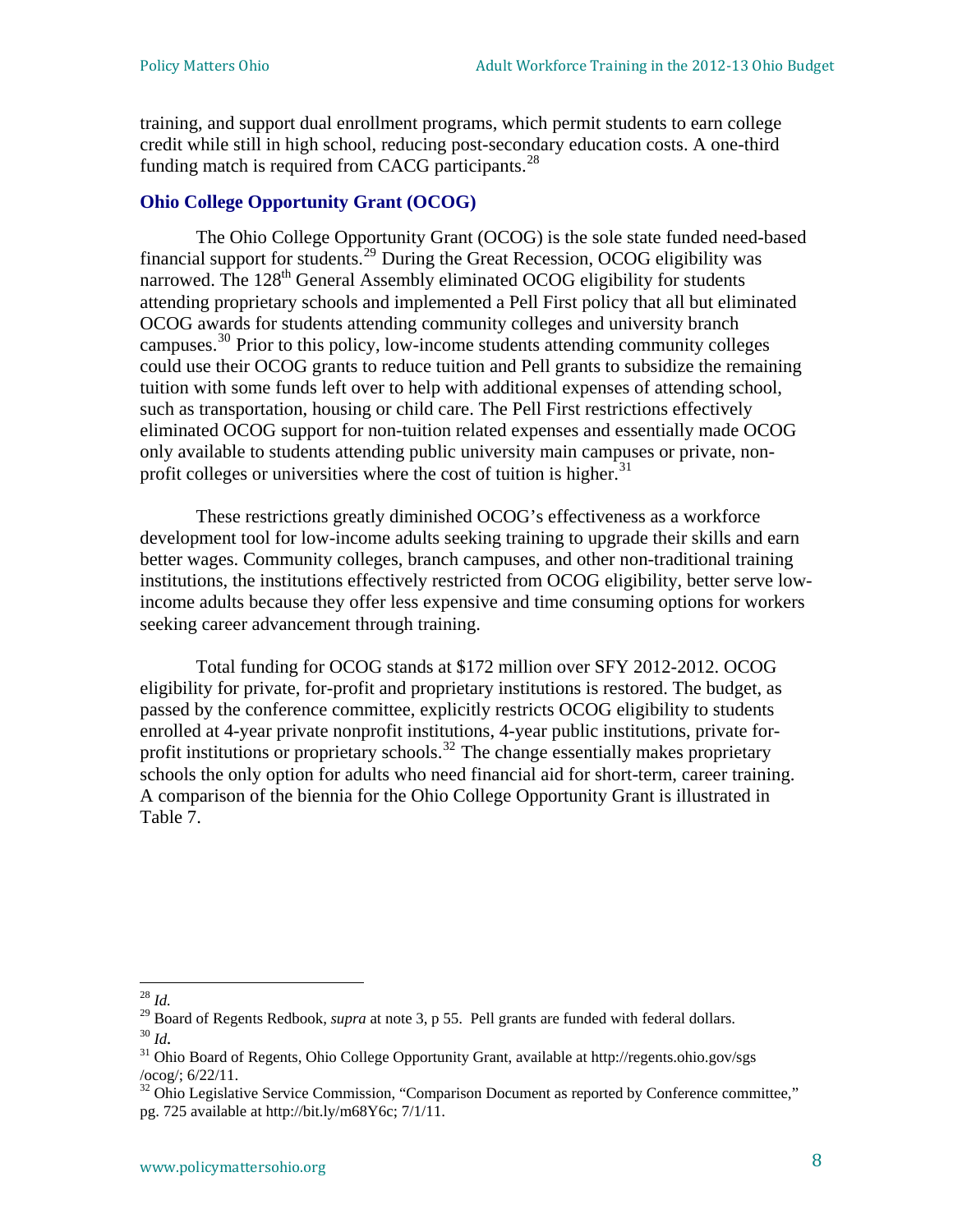| <b>Fund</b> | <b>Program</b>                                       | <b>SFY2010-11</b> | <b>SFY2012-13</b> | <b>Difference</b> | <b>Percent Change</b> |
|-------------|------------------------------------------------------|-------------------|-------------------|-------------------|-----------------------|
| <b>GRF</b>  | Ohio College<br>Opportunity<br>Grant                 | \$171,191,887     | \$160,568,530     | $(\$10,623,357)$  | $-6.2\%$              |
| <b>GSF</b>  | Ohio College<br>Opportunity<br>Grant-<br>Proprietary | \$0               | \$12,000,000      | \$12,000,000      | <b>NA</b>             |
| <b>FED</b>  | <b>State Student</b><br>Incentive<br>Grants          | \$3,772,906       | \$0               | $(\$3,772,906)$   | $-100.0\%$            |
|             | <b>Total Funding - OCOG</b>                          | \$174,964,793     | \$172,568,530     | $(\$2,396,263)$   | $-1.4%$               |

Table 7: Ohio College Opportunity Grant

**Source:** Policy Matters Ohio, based on Ohio Legislative Service Commission, Budget in Detail, as reported out of conference committee, available at http://bit.ly/l6bv7J; 6/30/11

OCOG funding stands at \$80 million per year, \$41 million of which is earmarked for students enrolled in eligible private nonprofit, 4-year schools and \$37 million is earmarked for students enrolled in public 4-year programs.<sup>[33](#page-13-0)</sup> The remainder of the allocation will support students in private, for-profit institutions. An additional \$6 million in casino licensing fees was allocated for proprietary schools in a new budget line item. Table 8, illustrates the GRF earmarks by institution type.

#### Table 8: GRF funding earmarks for OCOG by institution type

| Eligible Institution           | <b>OCOG</b> Earmark     |
|--------------------------------|-------------------------|
| Private, Nonprofit, 4-year     | \$41 million            |
| Public, 4-year                 | \$37 million            |
| Private, For-profit            | Remainder (\$2,284,265) |
| <b>Total OCOG-GRF per year</b> | \$80,284,265            |

Source: Policy Matters Ohio, based on Ohio Legislative Service Commission, Comparison Document, as reported our of conference committee, p. 725 available at http://bit.ly/m68 $\overline{Y}$ 6c; 7/1/11.

#### **Ohio Co-Op Internship Program**

The Ohio Co-Op Internship Program originated with the Ohio Jobs Stimulus of 2009[34](#page-13-1) to encourage institutions of higher education to create academic programs that attract and retain students through workplace education.<sup>[35](#page-13-2)</sup> The  $128<sup>th</sup>$  General Assembly required that a portion of the funds be spend in rural Appalachia and required matching funds from participating institutions.<sup>[36](#page-13-3)</sup> Originally, the program was to be funded at \$50 million per year over five years, a total of \$250 million. In FY 2011, the Co-Op program received a \$50 million appropriation.<sup>[37](#page-13-4)</sup>

<span id="page-13-1"></span><span id="page-13-0"></span><sup>&</sup>lt;sup>33</sup> Ohio Legislative Service Commission, *supra* at note 32.<br><sup>34</sup> Ohio Board of Regents, "Ohio Chancellor Seeks Proposals to Create Largest State Internship Program in the U.S.," March 17, 2009, available at http://bit.ly/kVbyMQ; 6/28/11.

<span id="page-13-2"></span> $35$  Ohio Legislative Service Commission, Catalogue of Budget Line Items,  $128<sup>th</sup>$  General Assembly, available at http://www.lsc.state.oh.us/fiscal/cobli/2010/bor.pdf, pg. 617; 6/21/11. The program was not included in the budget bill but was added-in through SB 181.<br><sup>36</sup> *Id.* The Catalogue of Budget Line Items lists \$100 million from Casino revenue to support the Co-Op <sup>37</sup> *Id.* The Catalogue of Budget Line Items lists \$10

<span id="page-13-4"></span><span id="page-13-3"></span>Internship program in 2011; however, SB 181 allots \$50 million in casino revenue to the Co-Op program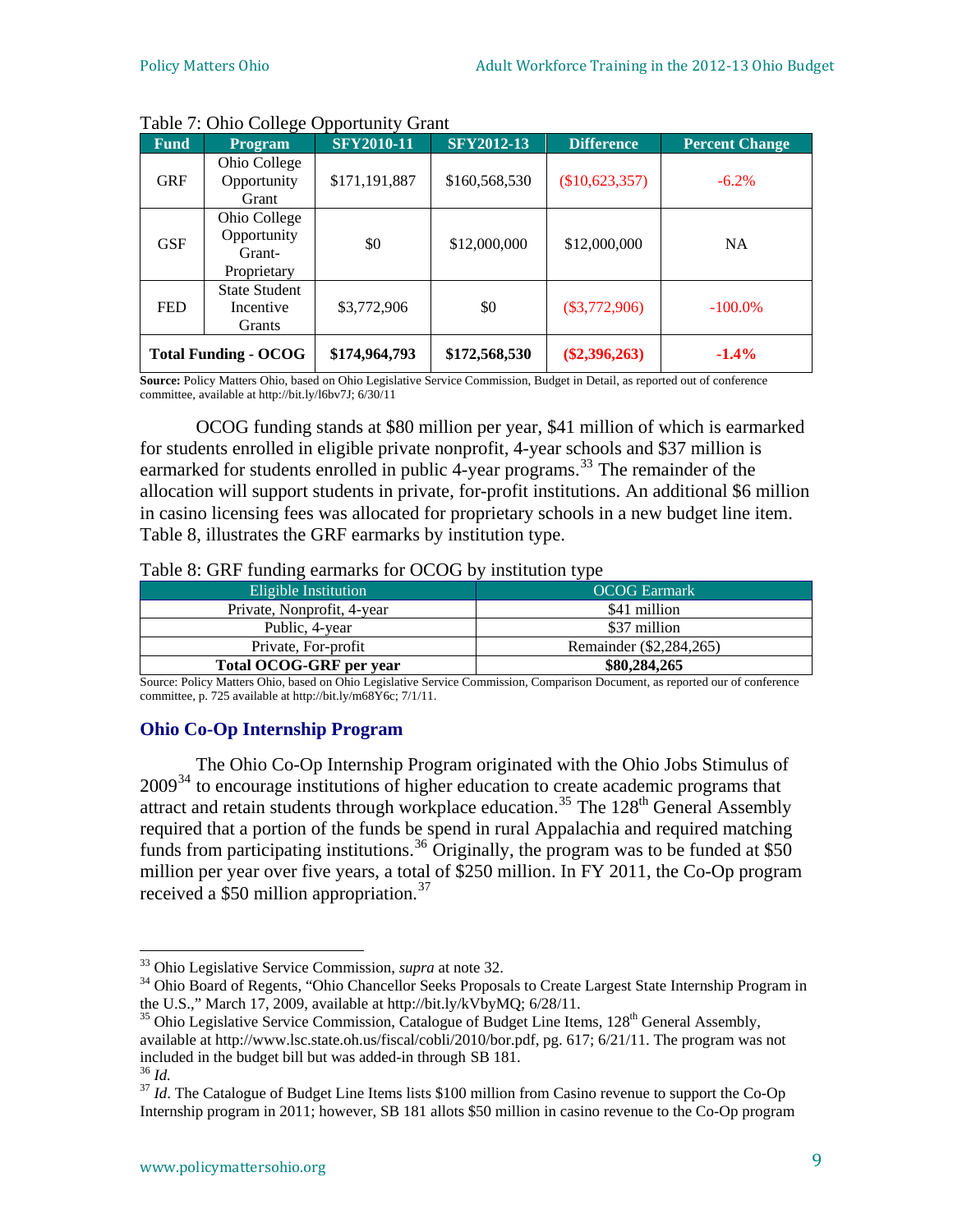The 129<sup>th</sup> General Assembly will continue to support the program, but funding has been dramatically reduced. In both 2012 and 2013, the program will receive \$12 million. A comparison of the biennia for The Co-Op Internship Program is shown in Table 9.

| Table 9: Co-Op Internship Program |
|-----------------------------------|
|-----------------------------------|

| <b>Funding</b>                                                                                                           | <b>Program</b>   | <b>SFY2010-11</b> | <b>SFY2012-13</b> | <b>Difference</b> | <b>Percent</b><br><b>Change</b> |  |  |
|--------------------------------------------------------------------------------------------------------------------------|------------------|-------------------|-------------------|-------------------|---------------------------------|--|--|
|                                                                                                                          | Co-Op Internship |                   |                   |                   |                                 |  |  |
| GSF                                                                                                                      | Program          | \$50,000,000      | \$24,000,000      | $(\$26,000,000)$  | $-52.0\%$                       |  |  |
| Course Policy Metters Obje besed on Obje Legislative Corvice Commission, Pudget in Detail, as reported out of conference |                  |                   |                   |                   |                                 |  |  |

egislative Service Commission, Budget in Detail, as reported out of content of content committee, available at http://bit.ly/l6bv7J; 6/30/11

The statewide program will link business needs with school curriculum, and provide students with opportunities to gain workplace experience. The fund will be competitive with awards based on the proposed program's ability to attract and retain students and how well the program aligns with local business needs. The Board of Regents states that the developing program will be "the preeminent co-op and internship program in the United States."[38](#page-14-0)

#### **Ohio Learning Network**

The Ohio Learning Network (OLN) is a statewide collaborative, electronic education system, supporting more than 600,000 students in distance learning initiatives. $3<sup>39</sup>$  $3<sup>39</sup>$  $3<sup>39</sup>$  The Network seeks to improve access to higher education, workforce training and professional development and to increase degree attainment.

The OhioLearns program offers 3,000 online college courses and 436 online certificates and degrees.[40](#page-14-2) In the fall of 2009, 93,653 Ohioans enrolled in distance learning courses, nearly a 26 percent increase over fall of 2008 enrollment figures.<sup>[41](#page-14-3)</sup> Most OLN enrollees are women (66 percent) over the age of 25 (51 percent), making OLN a valuable tool for adult postsecondary access.<sup>[42](#page-14-4)</sup> Table 10 shows that funding for the program will be cut nearly 7 percent over the biennium.

#### Table 10: Ohio Learning Network

| <b>Funding</b>                                                                                                                    | <b>Program</b>                                             | <b>SFY2010-11</b> | <b>SFY2012-13</b> | <b>Difference</b> | <b>Percent</b><br><b>Change</b> |  |
|-----------------------------------------------------------------------------------------------------------------------------------|------------------------------------------------------------|-------------------|-------------------|-------------------|---------------------------------|--|
| <b>GRF</b>                                                                                                                        | \$5,065,376<br>\$5,437,921<br><b>Ohio Learning Network</b> |                   |                   | (S372.545)        | -6.9%                           |  |
| <b>Source:</b> Policy Matters Ohio, based on Ohio Legislative Service Commission, Budget in Detail, as reported out of conference |                                                            |                   |                   |                   |                                 |  |

committee, available at http://bit.ly/l6bv7J; 6/30/11

<sup>&</sup>lt;u> 1989 - Andrea San Andrea San Andrea San Andrea San Andrea San Andrea San Andrea San Andrea San Andrea San An</u> and \$50 million to BOR for a workforce development pilot program. *Compare*, COLBI at http://bit.ly/iVuvTD, pg. 617 with SB 181, fiscal notes at http://bit.ly/ivOz8U.

<span id="page-14-1"></span><span id="page-14-0"></span><sup>&</sup>lt;sup>38</sup> University System of Ohio, Co-ops and Internships available at http://bit.ly/iufXVw; 6/22/11.<br><sup>39</sup> Board of Regents Redbook, *supra* at note 3, p. 64

<span id="page-14-3"></span>

<span id="page-14-2"></span><sup>&</sup>lt;sup>40</sup> Id.<br><sup>41</sup> Ohio Learning Network, "Distance Learning Report," available at http://bit.ly/lqJmAQ; 6/22/11.<br><sup>42</sup> Id.

<span id="page-14-4"></span>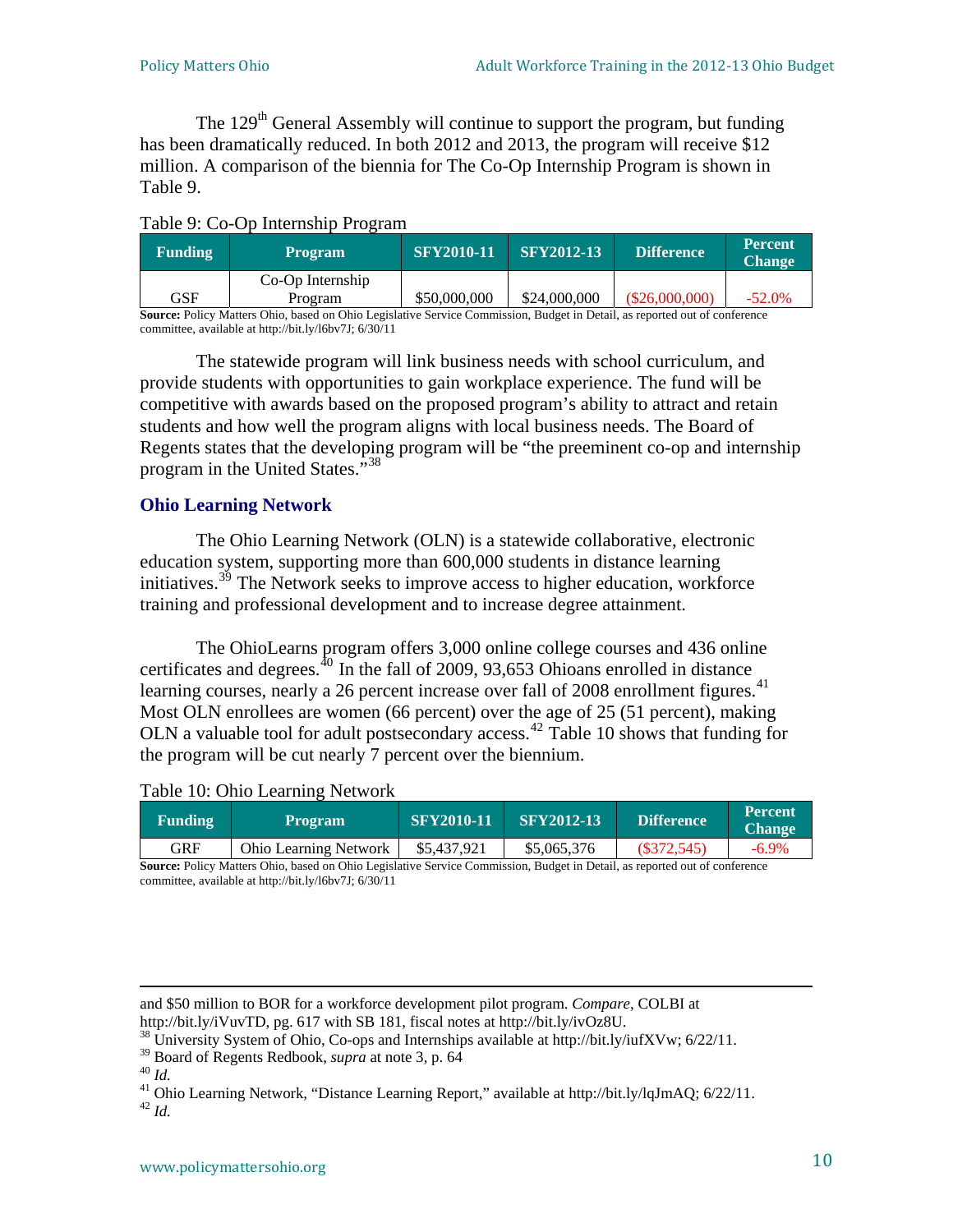#### **Post-Secondary Adult Career-Technical Education**

Post-Secondary Adult Career-Technical Education provides funding to programs and adult workforce education centers serving out-of-school youth and adults. Funding recipients include school districts, joint vocational school districts, and other public education institutions that provide career guidance, counseling, job placement and financial aid help.[43](#page-15-0) Post-Secondary Career-Technical Education will receive an 8 percent boost, as shown in Table 11, an increase that will help Ohioans.

| <b>Funding</b> | <b>Program</b>                                        | <b>SFY2010-11</b> | <b>SFY2012-13</b> | <b>Difference</b> | <b>Percent</b><br><b>Change</b> |
|----------------|-------------------------------------------------------|-------------------|-------------------|-------------------|---------------------------------|
| <b>GRF</b>     | Post-Secondary Adult<br>Career-Technical<br>Education | \$28,324,231      | \$30,635,094      | \$2,310,863       | 8.2%                            |

**Source:** Policy Matters Ohio, based on Ohio Legislative Service Commission, Budget in Detail, as reported out of conference committee, available at http://bit.ly/l6bv7J; 6/30/11

#### **Ohio Department of Development (ODOD)**

Workforce development programming housed in the Ohio Department of Development focuses on the needs of employers and on growing Ohio's economic base. Workforce development dollars are a tool in the ODOD toolbox for retaining and attracting employers to the state. ODOD programming is in flux as the JobsOhio initiative launches. Some programs have not received a budget allotment for 2013 and it is not clear where workforce programs will be housed, in ODOD, JobsOhio, or a separate agency focused on workforce and community development.

ODOD is the agency home for the Workforce Guarantee, Federal Energy Training Grants and the Administration's new workforce development initiative, the Ohio Incumbent Worker Job Training Voucher program. Although there are steep cuts to Industrial Training Grants (GRF) and the loss of the Training Expansion funds (GSF), increased federal support through a transfer of WIA dollars from JFS and new GSF revenue in the form of incumbent worker training vouchers, nearly doubles ODOD workforce funding.

The ODOD workforce budget is slightly more than 10 percent of the total workforce-training budget. The funding shifts (Table 12), in ODOD programs best illustrate the Administration's shifting focus from workforce as a service to primarily serve unemployed workers to a tool of development, providing training to the already employed.

<span id="page-15-0"></span><sup>43</sup> Board of Regents, *supra* at note*.*3, p. 61.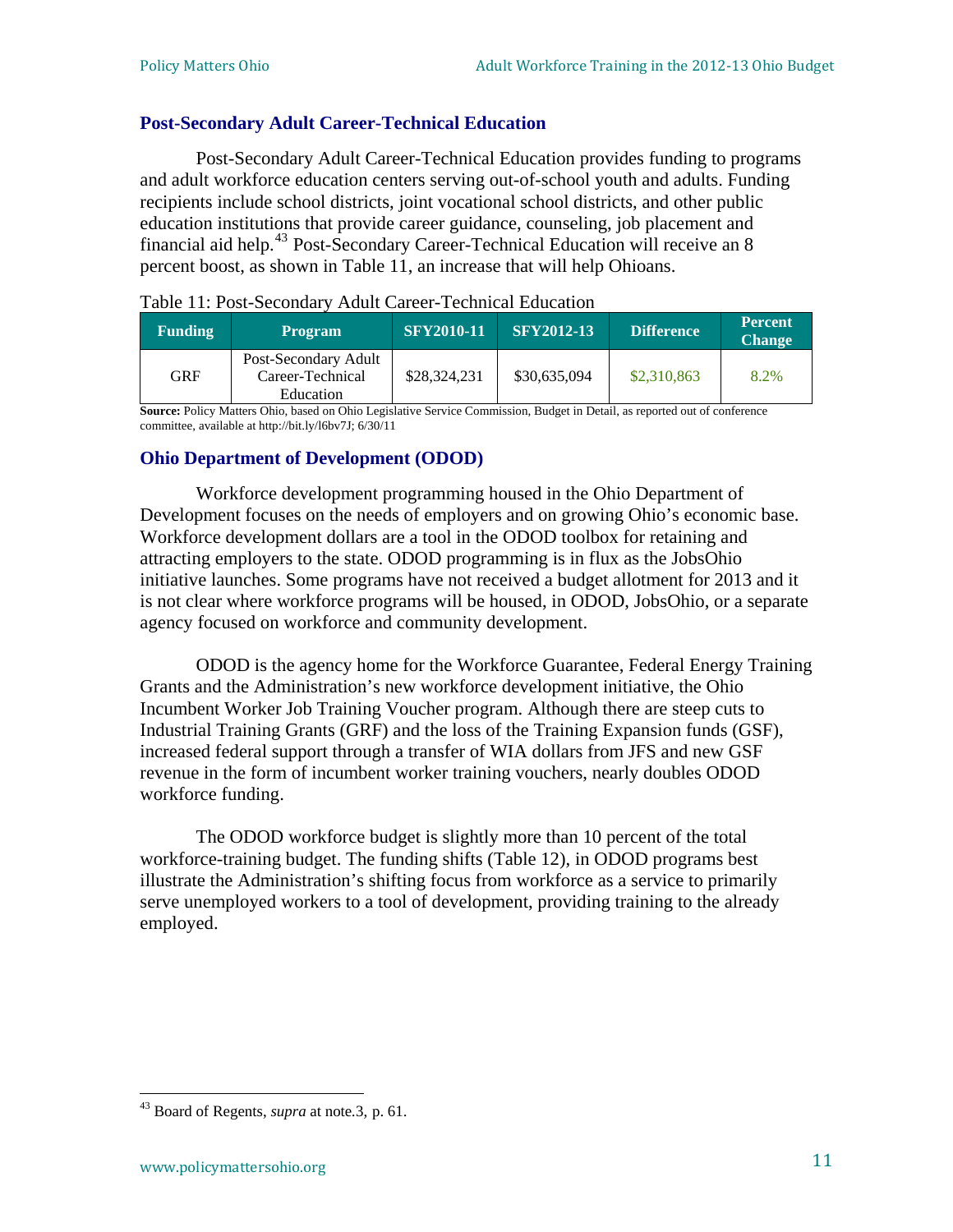| <b>Fund</b>                                     | <b>SFY2010-11</b><br><b>SFY2012-13</b><br>Program |                              | <b>Difference</b> | <b>Percent</b><br><b>Change</b> |            |
|-------------------------------------------------|---------------------------------------------------|------------------------------|-------------------|---------------------------------|------------|
| <b>GRF</b>                                      | <b>Industrial Training</b><br>Grants              | \$15,812,773<br>\$10,000,000 |                   | $(\$5,812,773)$                 | $-36.8%$   |
| <b>FED</b>                                      | Workforce<br>Development<br><b>Initiatives</b>    | \$26,356,425                 | \$32,600,000      | \$6,243,575                     | 23.7%      |
| <b>GSF</b>                                      | Investment in<br><b>Training Expansion</b>        | \$1,358,868                  | \$0               | (\$1,358,868)                   | $-100.0\%$ |
| <b>SSR</b>                                      | Ohio Workforce Job<br>Training                    | \$0                          | \$50,000,000      | \$50,000,000                    | <b>NEW</b> |
| <b>Federal Energy</b><br><b>FED</b><br>Training |                                                   | \$6,000,000                  | \$6,344,056       | \$344,056                       | 6.0%       |
| <b>TOTAL ODOD Workforce</b><br><b>Funding</b>   |                                                   | \$49,528,066                 | \$98,944,056      | \$49,415,990                    | 99.8%      |

**Source:** Policy Matters Ohio, based on Ohio Legislative Service Commission, Budget in Detail, as reported out of conference committee, available at http://bit.ly/l6bv7J; 6/30/11.

The National Skills Coalition estimates that an additional \$1.4 billion is needed to train just 5 percent of the state's workforce for middle-skill jobs.<sup>[44](#page-16-0)</sup> The new GSR flowing to the Ohio Workforce Job Training program is a much-needed boost to the state workforce training system. Few details regarding the implementation of the program have been released and serious questions regarding program eligibility, accountability, and implementation remain unanswered.<sup>[45](#page-16-1)</sup>

#### **Ohio Workforce Guarantee and Workforce Development Initiatives**

 The Ohio Workforce Guarantee program provides technical and financial assistance to employers for worker training in nine high-growth industries.<sup>[46](#page-16-2)</sup> A network of 12 regional directors administers the program and helps employers assess their training needs and navigate the grant application process.<sup> $47$ </sup> The program will reimburse employers the cost of training full-time workers that earn at least \$10.88 per hour, excluding benefits.<sup>[48](#page-16-4)</sup>

The Workforce Guarantee program is the most used Department of Development workforce program.<sup>[49](#page-16-5)</sup> Development reports that more than \$13 million in grants were issued last year, resulting in 1,600 new hires and providing training to 8,300 incumbent workers.<sup>50</sup>

<span id="page-16-5"></span><span id="page-16-4"></span>49*Id*. 50*Id.*

<span id="page-16-2"></span>

<span id="page-16-1"></span><span id="page-16-0"></span><sup>&</sup>lt;sup>44</sup> National Skills Coalition, *supra* at note 1, p. 2.<br><sup>45</sup> *See* discussion, *infra* at p. 13.<br><sup>46</sup> Ohio Department of Development, Workplace Guarantee at http://development.ohio.gov /workforce/RequestForAssistance.htm; 6/22/11. Eligible industries include: Advanced Energy and Environmental Technologies, Aerospace and Aviation, Agriculture and Food Processing, Bioscience and Bioproducts, Corporate and Professional Services, Distribution and Logistics, Instruments, Controls, and Electronics, Motor Vehicles and Parts Manufacturing, Polymers and Advanced Materials. *Id.* <sup>47</sup> *Id.* 48 *Id.* 

<span id="page-16-3"></span>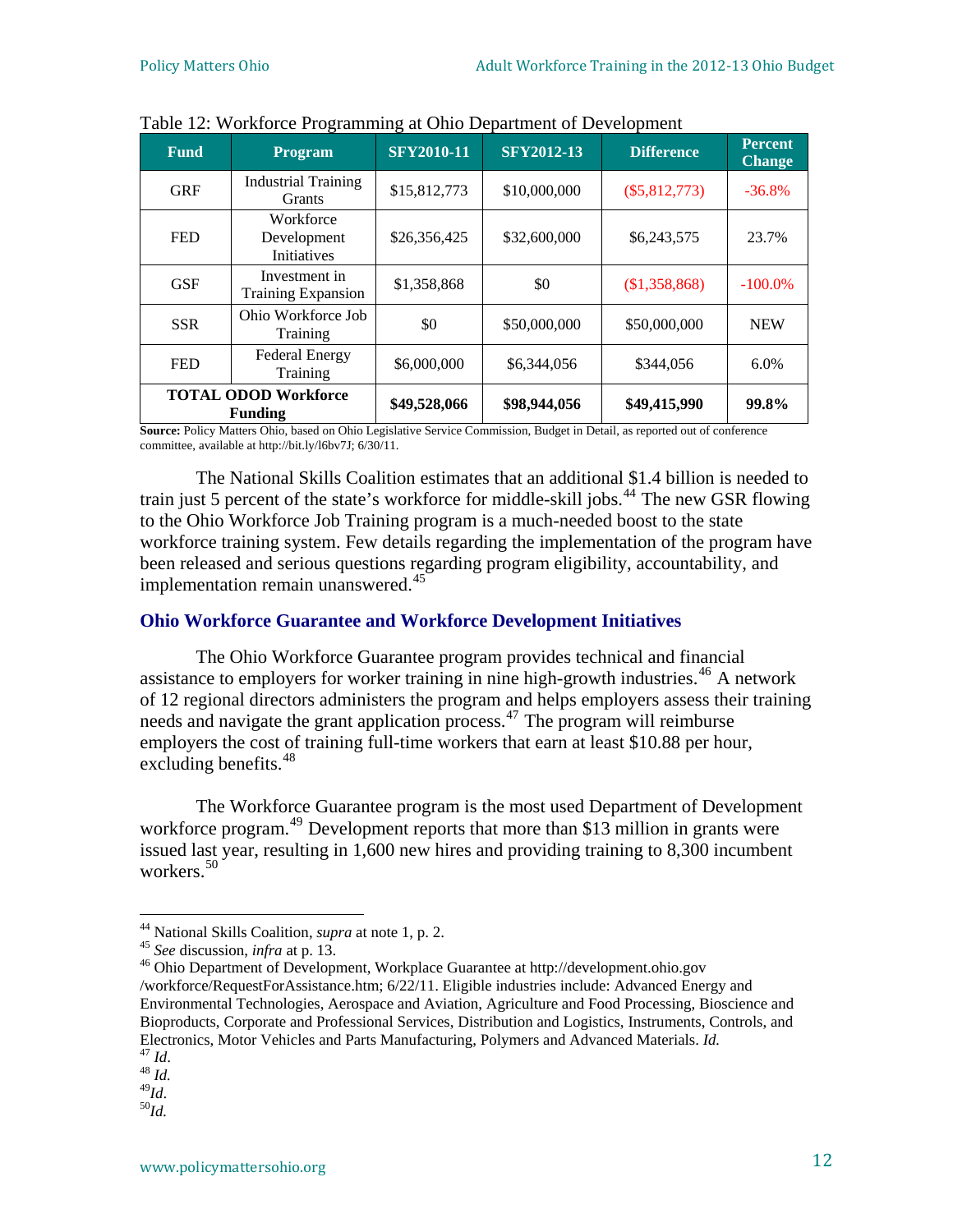The Workforce Guarantee program is supported by Industrial Training Grants line item, which receive GRF funding.<sup>[51](#page-17-0)</sup> The budget reflects the Governor's initial proposal; Industrial Training Grants will be funded at \$10 million in 2012 and zeroed-out in 2013, pending rulemaking and program development under JobsOhio.<sup>[52](#page-17-1)</sup>

Funding also comes from federal WIA funds for Adult programming transferred from JFS to ODOD through the Workforce Development Initiatives line item.<sup>[53](#page-17-2)</sup> In addition to supplementing the Workforce Guarantee grants, Workforce Development Initiative money supports the operation of ODOD's Workforce and Talent division and the Governor's Workforce Policy Board. Additional support for the Workforce Guarantee came from unclaimed funds, through the Investment in Training Initiative, which is now discontinued. Table 13 shows the changing funding for the Workforce Guarantee program and Workforce Development Initiatives.

| <b>Fund</b>                                         | <b>Program</b>                              | <b>SFY2010-11</b> | <b>SFY2012-13</b> | <b>Difference</b> | <b>Percent</b><br><b>Change</b> |
|-----------------------------------------------------|---------------------------------------------|-------------------|-------------------|-------------------|---------------------------------|
| <b>GRF</b>                                          | <b>Industrial Training</b><br><b>Grants</b> | \$15,812,773      | \$10,000,000      | $(\$5,812,773)$   | $-36.8%$                        |
| <b>FED/WIA</b>                                      | Workforce<br>Development<br>Initiatives     | \$26,356,425      | \$32,600,000      | \$6,243,575       | 23.7%                           |
| <b>GSF</b>                                          | Investment in<br><b>Training Expansion</b>  | \$1,358,868       | \$0               | (\$1,358,868)     | $-100.0\%$                      |
| <b>TOTAL Funding-</b><br><b>Workforce Guarantee</b> |                                             | \$43,528,066      | \$42,600,000      | $(\$928,066)$     | $-2.1\%$                        |

#### Table 13: Workforce Guarantee and Workforce Development Initiatives

**Source:** Policy Matters Ohio, based on Ohio Legislative Service Commission, Budget in Detail, as reported out of conference committee, available at http://bit.ly/l6bv7J; 6/30/11.

#### **Ohio Workforce Job Training**

This new initiative will allow employees or employers on behalf of their employees to apply for a voucher that will help cover training costs. The Department of Development and JobsOhio will administer the program. The program must adhere to four guidelines:

(1) require a maximum voucher amount of \$6,000 per year,

(2) allow an eligible employer to apply on behalf of an employee,

(3) allow employees to apply with their employer's pre-approval, and

(4) require that the training costs paid by an employer or employee not be less than 33% of the total eligible training costs.<sup>[54](#page-17-3)</sup>

<span id="page-17-5"></span><span id="page-17-4"></span>Funding for the program comes from casino license fees.<sup>[55](#page-17-4)</sup> The Governor proposed funding levels of \$20 million in FY 2012 and \$30 million in 2013. As Table 14 shows, Governor Kasich's proposal was ultimately accepted by the legislature.<sup>[56](#page-17-5)</sup>

<span id="page-17-0"></span><sup>&</sup>lt;sup>51</sup> Ohio Department of Development Redbook, Ohio Legislative Service Commission, p. 22 available at http://www.lsc.state.oh.us/fiscal/redbooks129/dev.pdf; 7/1/11.<br><sup>52</sup> *Id.* <sup>53</sup> *Id.* <sup>54</sup> Ohio Legislative Service Commission, *supra* at note 32.

<span id="page-17-2"></span><span id="page-17-1"></span>

<span id="page-17-3"></span>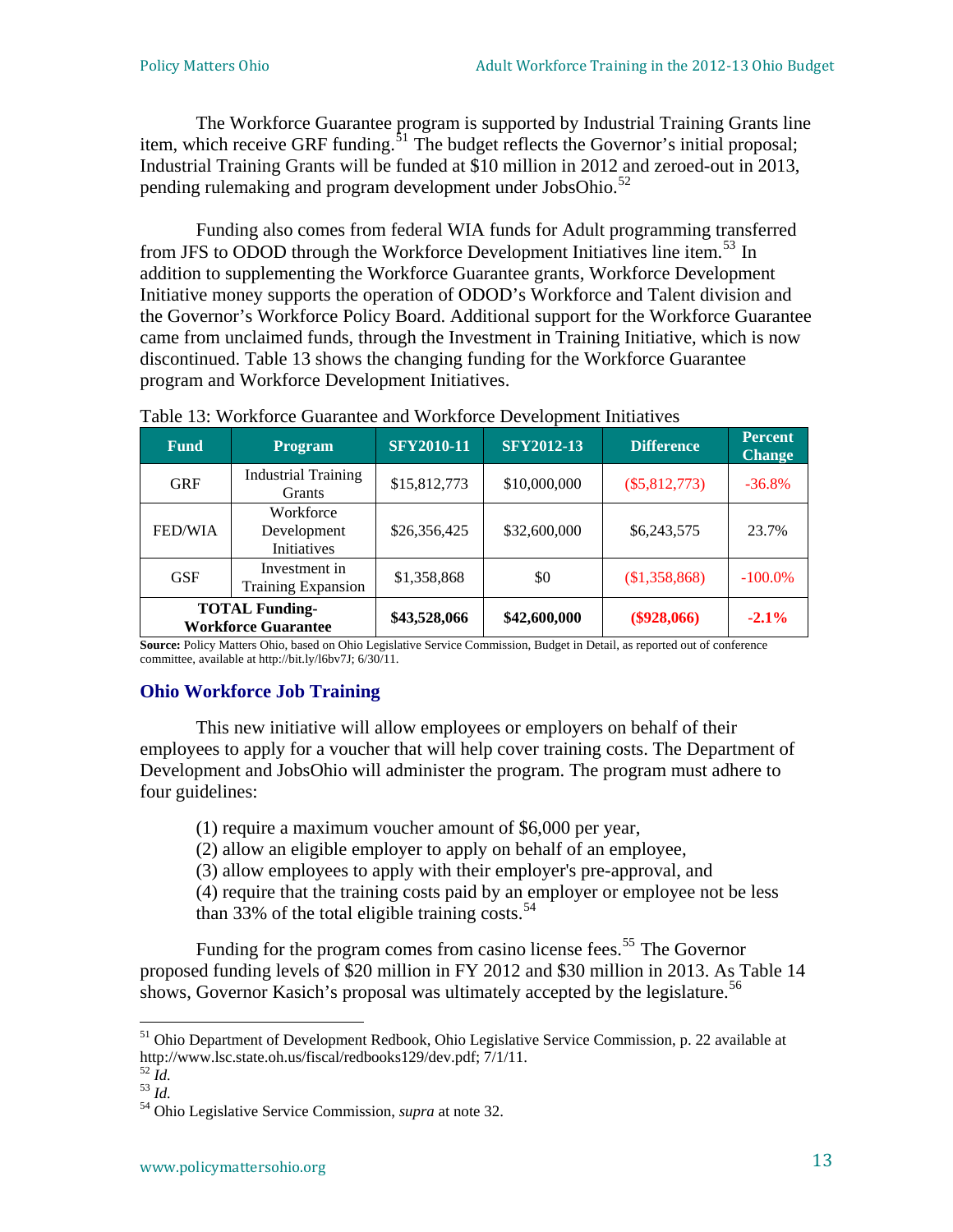| Fund | <b>Program</b>                        | <b>SFY2010-11</b> | <b>SFY2012-13</b> | <b>Difference</b> | <b>Percent</b><br><b>Change</b> |
|------|---------------------------------------|-------------------|-------------------|-------------------|---------------------------------|
| SSR  | Ohio Workforce<br><b>Job Training</b> | \$0               | \$50,000,000      | \$50,000,000      | NEW                             |

#### Table 14: Ohio Incumbent Worker Job Training

**Source:** Policy Matters Ohio, based on Ohio Legislative Service Commission, Budget in Detail, as reported out of conference committee, available at http://bit.ly/l6bv7J; 6/30/11.

Unlike Industrial Training Grants, which are losing funding, this new voucher program does not – yet – restrict the type or quality of job or training that is eligible for the program, meaning it may be possible for vouchers to fund non-credential, non-credit, training for part-time or low-wage jobs. The voucher program will provide a tremendous subsidy to participating firms. In return, the taxpayer investment should be protected by eligibility guidelines that prioritize companies that provide well-articulated pathways to full-time work, family sustaining wages and benefits in growth industries.

In Michigan, the training agency (Human Resource Development Institute or HRDI) has created a proposal for an incumbent worker-training program that prioritizes employers committed to diversifying and finding new markets.<sup>[57](#page-18-0)</sup> Specifically, the vouchers target employers increasing energy efficiency in residential and commercial buildings, creating an onramp to the growing green economy from the worker and the participating contractor.<sup>[58](#page-18-1)</sup> By linking subsidies to wage standards and career pathways we can ensure Ohio gets real economic bang for the training buck.

#### **Federal Energy Training Grants**

The American Recovery and Reinvestment Act continues to support innovative Ohio worker training in emerging and high-growth industries.<sup>[59](#page-18-2)</sup> Federal Energy Training Grants provide up to \$6,000 per worker for training in the energy sector, focusing on green energy training in solar, wind and biomass industries.<sup>[60](#page-18-3)</sup> As illustrated in Table 15, Ohio will use up the balance of the grant, \$6.3 million, in 2012-13,winding down ARRA funding to the state's workforce system.

| Fund    | <b>Program</b>                           | <b>SFY2010-11</b> | <b>SFY2012-13</b> | <b>Difference</b> | <b>Percent</b><br><b>Change</b> |
|---------|------------------------------------------|-------------------|-------------------|-------------------|---------------------------------|
| FED/ARR | <b>Federal Energy</b><br><b>Training</b> | \$6,000,000       | \$6,344,056       | \$344,056         | 6%                              |

#### Table 15: Federal Energy Training Grants

**Source:** Policy Matters Ohio, based on Ohio Legislative Service Commission, Budget in Detail, as reported out of conference committee, available at http://bit.ly/l6bv7J; 6/30/11.

<u> 1989 - Andrea San Andrea San Andrea San Andrea San Andrea San Andrea San Andrea San Andrea San Andrea San An</u>

<span id="page-18-2"></span><sup>59</sup> *See* Hannah Halbert, "Recovery Act Investment in Ohio's Workforce System," Policy Matters Ohio, March 2011 available at http://bit.ly/j9d6Vb. The second in a three part series tracking Recovery Act investment in Ohio's workforce, highlights competitive grants awarded to Ohio agencies and organizations. <sup>60</sup> Ohio Department of Development, *supra* at note 51, p. 23.

<span id="page-18-0"></span>

<sup>&</sup>lt;sup>55</sup>Ohio Department of Development, *supra* at note 51, p. 23.<br><sup>56</sup> Ohio Legislative Service Commission, *supra* at note 32.<br><sup>57</sup> Erin Von Tom, CDF, CBSP, Business Services-Manager-Northwest Lower Michigan, Michigan Human Resources Development, Inc., email to author, June 7, 2011.

<span id="page-18-1"></span><sup>58</sup> *Id.* 

<span id="page-18-3"></span>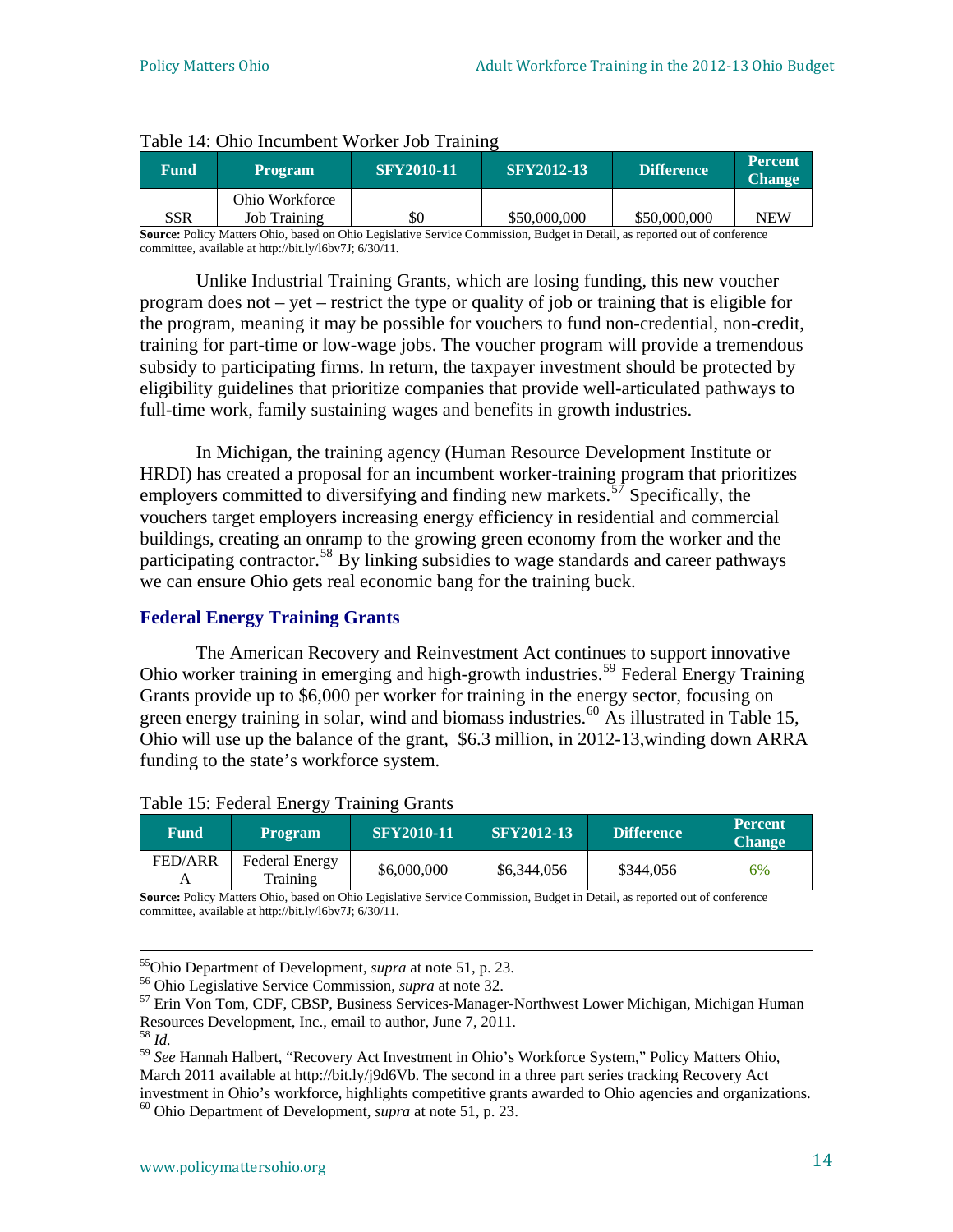#### **Ohio Department of Jobs and Family Services**

 The Department of Jobs and Family Services (JFS) is the final prong of the threeagency workforce system. JFS focuses on the needs of individual Ohioans who need to gain job skills and training. JFS administers Workforce Investment Act funds that support Wagner-Peyser employment services and the statewide system of local workforce boards and one-stops.

#### **Workforce Investment Act**

The WIA system is a \$515 million program for workers seeking new jobs and new skills in the changing economy. Operated largely out of JFS, it historically has been targeted to workers – to jobseekers – instead of employers. WIA dollars support the statewide system of workforce investment boards and one-stops which provide employment and training services to eligible adults, youth, and dislocated workers. In 2010, more than 430,000 Ohioans, the highest on record, used self-service assistance at their local one-stop and nearly 80,000 individuals received services through the WIA funded one-stop system. $61$ 

WIA funding is distributed to states through formula grants that allocate money based on both unemployment and poverty rates in the states. The federal government's total allocation to WIA has been declining since  $2004$ .<sup>[62](#page-19-1)</sup> Ohio's share is also in flux and will likely continue to shrink. JFS is budgeted to receive \$176.5 million for FY 2012 and \$172.8 million for FY 2013. Table 16 illustrates the two WIA funding lines from the JFS budget. These two lines account for more than 46 percent of Ohio's workforce funding.

| <b>Fund</b> | <b>Program</b>                 | <b>SFY2010-11</b> | <b>SFY2012-13</b> | <b>Difference</b> | <b>Percent Change</b> |
|-------------|--------------------------------|-------------------|-------------------|-------------------|-----------------------|
| <b>FED</b>  | Workforce<br>Investment<br>Act | \$415,026,944     | \$349,301,812     | $(\$65,725,132)$  | $-15.9\%$             |
| <b>FED</b>  | Federal<br>Operating           | \$100,613,647     | \$97,331,163      | $(\$3,282,484)$   | $-3.3\%$              |
|             | <b>TOTAL WIA Funding</b>       | \$515,640,592     | \$446,632,975     | $(\$69,007,617)$  | $-13.4%$              |

Table 16: WIA line items in the JFS budget

**Source:** Policy Matters Ohio, based on Ohio Legislative Service Commission, Budget in Detail, as reported out of conference committee, available at http://bit.ly/l6bv7J; 6/30/11.

Federal Operating dollars support a wide range of workforce programs, including Wagner-Peyser programs. This line primarily funds the operations of the Office of Workforce Development, the Office of Unemployment, and the Office of Local Operations.<sup>[63](#page-19-2)</sup> Additionally, the fund supports administration of the Labor Exchange Services, Migrant Seasonal Farm Workers Program, the Foreign Labor Certificate

<span id="page-19-0"></span><sup>&</sup>lt;sup>61</sup> Ohio Department of Jobs and Family Services Redbook, Legislative Service Commission, p. 209, available at http://www.lsc.state.oh.us/fiscal/redbooks129/jfs.pdf; 6/22/11.

<span id="page-19-2"></span><span id="page-19-1"></span><sup>62</sup> *See* National Skills Coalition, Federal Budget, available at http://bit.ly/kjLZuz; 6/22/11. 63 Ohio Department of Jobs and Family Services, *supra* at note 61, p. 210-12.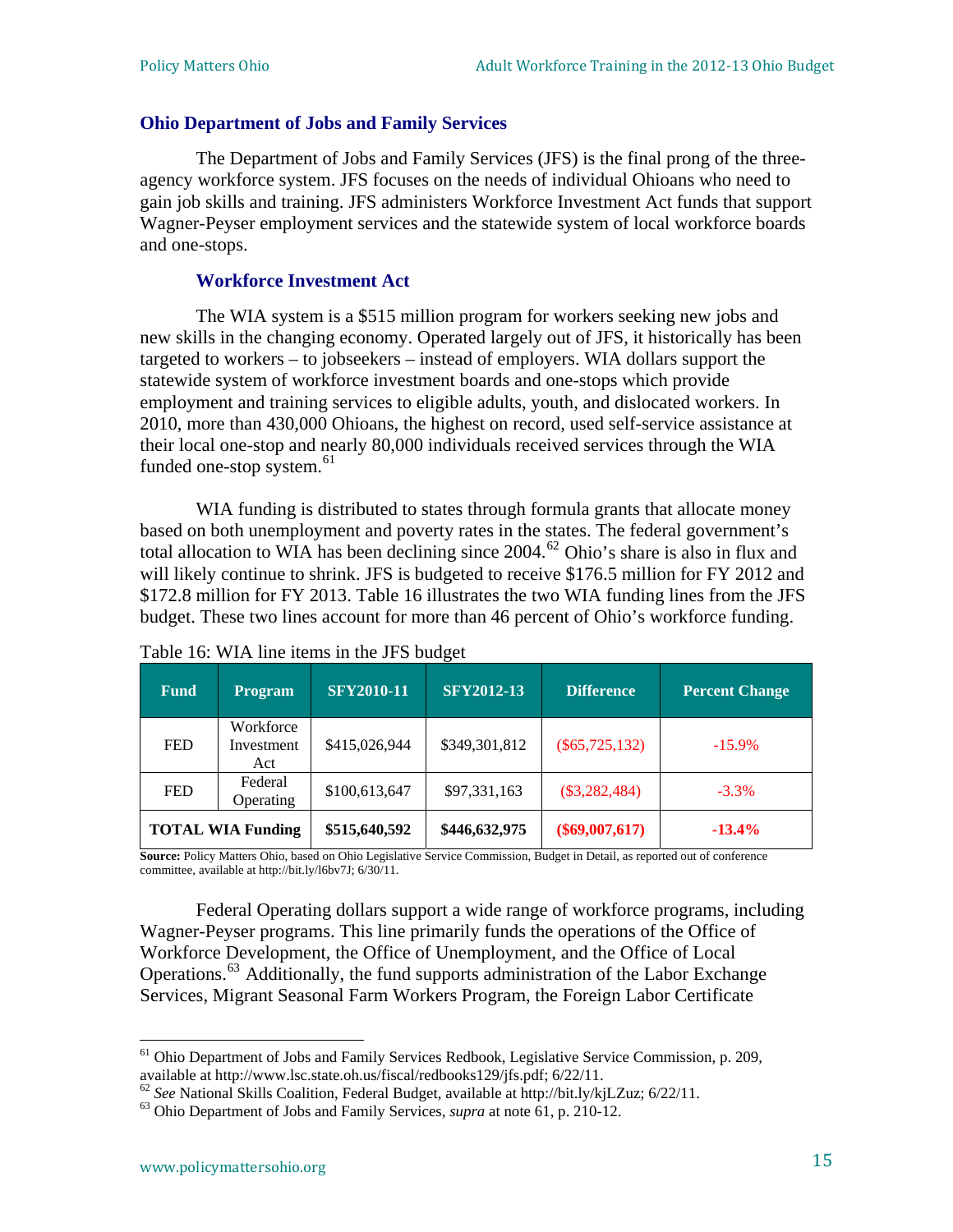Program, the Work Opportunities Tax Credit, Labor Market Information, and Services to Veterans.<sup>[64](#page-20-0)</sup>

The Workforce Investment Act line is used to distribute WIA funds to local areas, funding the largest workforce program in the state. This money supports Youth, Adult, and Dislocated Worker programs at One-Stops.<sup>[65](#page-20-1)</sup> JFS retains a portion of these funds for statewide use, in the past supporting rapid response, constructing futures, and program administration. The federal government determines the amount JFS can retain for such statewide efforts. Statewide discretionary funds are important because they can be used to incentive best practices in local areas using WIA funds and promote coordination among the regions.

The federal Full-Year Continuing Appropriations Act, 2011, (PL) 112-10 (the Act), allotted funds for PY 2011.<sup>[66](#page-20-2)</sup> The Act reduced the portion of formula grant funds the state may reserve for statewide activities from 15 percent to 5 percent.<sup>[67](#page-20-3)</sup> Ouestions remain about which funding period the reduction applies to, as placement of the language does not appear to apply to Adult and Dislocated Worker funds that are available on October, 2011.<sup>[68](#page-20-4)</sup> Rather, it appears that the restriction only applies to the funds available in the current quarter, which began April 1, 2011.<sup>[69](#page-20-5)</sup> The Department of Labor is seeking clarification. If the 5 percent cap on reserved fund continues to apply to the October funds, \$6 million will be pushed out to local areas from the statewide reserve.<sup>[70](#page-20-6)</sup>

From program year 2006 to 2010, Ohio received about an average \$147 million annually in WIA formula funds, funds that support youth, adult, and dislocated worker programs throughout Ohio.<sup>[71](#page-20-7)</sup> In PY 2010, Ohio received \$127 million for these programs, which is nearly 13 percent less than the funding average from 2006-09. The state is set to receive \$105,604,101 for PY11, a 17 percent drop from PY2010 and nearly a quarter less than PY 2009 funding levels. When ARRA formula funds, \$102,719,902, are included in PY10 the cut to local areas soars to 54 percent.<sup>[72](#page-20-8)</sup> Figure 17 shows formula funding by program year. PY2011 funding is in dark green.

<span id="page-20-2"></span>

<span id="page-20-1"></span><span id="page-20-0"></span><sup>64</sup> *Id.* <sup>65</sup> *Id.* at p. 213. 66 *See,* U.S. Department of Labor, Employment and Training Administration Advisory System, Training and Guidance Letter No. 26-10, May 10, 2011 available at http://bit.ly/m67fk7; 6/22/11. <sup>67</sup> *Id.* at p. 2.

<span id="page-20-5"></span><span id="page-20-4"></span><span id="page-20-3"></span>*<sup>68</sup> Id. at p. 2.*<br><sup>68</sup> *Id.* at p. 3.<br><sup>69</sup> *Id. N* Robin Rice, Program Administrator, Ohio Department of Jobs and Family Services, email to author, <sup>70</sup> Robin Rice, Program Administrator, Ohio Department of Jobs and Fami dated June 7, 2011.

<span id="page-20-8"></span><span id="page-20-7"></span><span id="page-20-6"></span><sup>&</sup>lt;sup>71</sup> Ohio Legislative Service Commission, *supra* at note 35.<br><sup>72</sup> ARRA sent more than \$138 million additional workforce dollars to Ohio. The formula fund allotment was \$102,719,902. Ohio was granted a waiver, permitting 20% of formula funds to be reserved for statewide use. *See*, Ohio Department of Job and Family Services, Draft WIA Expense Summary, available at http://1.usa.gov/l6EIlT.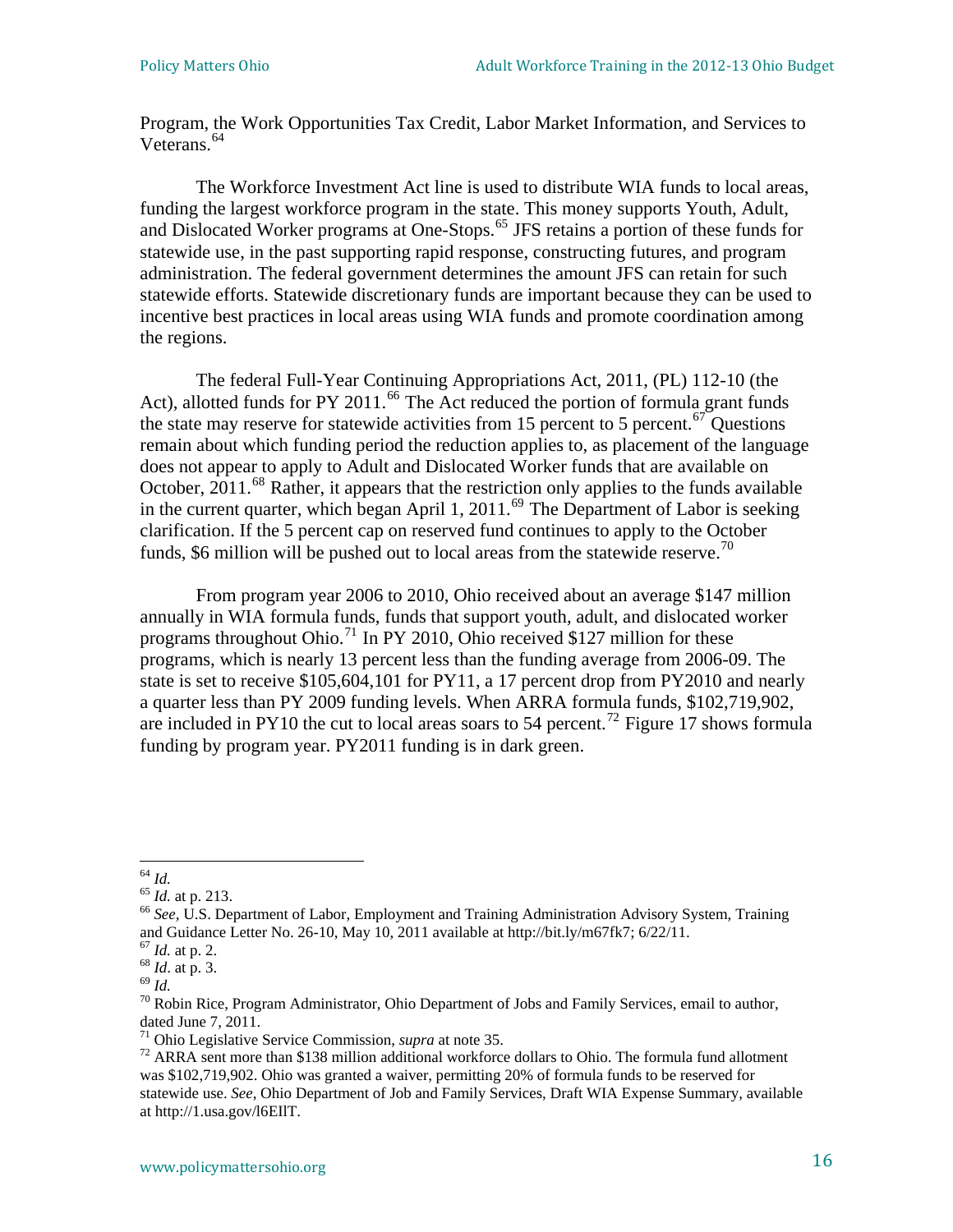

Figure 17: Workforce Investment Act formula funding to Ohio from PY 2006 to PY2011.

Source: Policy Matters Ohio based on Summary of WIA Revenue History prepared by Robin Rice, Program Administrator, Ohio Department of Jobs and Family Services, emails to Author, dated February 22, 2011 and June 7, 2011.

The 5 percent reserve restriction, if applied to the funds set to be released in October, combined with the overall loss of formula funds will create substantial pressure on Ohio's statewide workforce system. This statewide squeeze will frustrate the administration's laudable goals of increasing statewide coordination and policy setting as administrators try to do more with less.

The state's 2011-2012 planning document reflects the cuts to statewide service funding. Table 18 shows biennium funding, expected loss, and percentage of change for JFS statewide programs. The planning document reserves 5 percent for the first quarter and 15 percent for the remainder.<sup>[73](#page-21-0)</sup>

|                                                                                                                         | <b>SFY</b><br>2010-11 | <b>SFY</b><br>2012-13 | <b>Difference</b> | <b>Percent Change</b> |  |  |  |
|-------------------------------------------------------------------------------------------------------------------------|-----------------------|-----------------------|-------------------|-----------------------|--|--|--|
| <b>Revenue Estimate</b>                                                                                                 | \$42,000,000          | \$41,100,000          | $(\$900,000)$     | $-2.1%$               |  |  |  |
| <b>Carry Forward</b>                                                                                                    | \$8,250,000           | \$19,000,000          | \$10,750,000      | 56.9%                 |  |  |  |
| <b>Total Funds Available</b>                                                                                            | \$50,250,000          | \$60,100,000          | \$9,850,000       | 16.4%                 |  |  |  |
| <b>Initiative</b>                                                                                                       | <b>SFY2010-11</b>     | <b>SFY2012-13</b>     | <b>Difference</b> | <b>Percent Change</b> |  |  |  |
| ODOD-Workforce Guarantee                                                                                                | \$10,800,000          | \$10,800,000          | 0                 | $0.0\%$               |  |  |  |
| ODOD - Regional<br><b>Workforce Coordinators</b>                                                                        | \$2,800,000           | \$2,800,000           | $\Omega$          | $0.0\%$               |  |  |  |
| <b>ODOD</b> - Board Support                                                                                             | \$1,700,000           | \$1,700,000           | $\Omega$          | $0.0\%$               |  |  |  |
| <b>ODOD</b> - Staffing Grant                                                                                            | \$800,000             | \$800,000             | 0                 | $0.0\%$               |  |  |  |
| JFS - State Administration                                                                                              | \$27,400,000          | \$26,000,000          | (\$1,400,000)     | $-5.4\%$              |  |  |  |
| JFS - Apprenticeship                                                                                                    | \$3,000,000           | \$4,400,000           | \$1,400,000       | 31.8%                 |  |  |  |
| Statewide RFP / Initiatives                                                                                             | \$0                   | \$8,100,000           | \$8,100,000       | 100.0%                |  |  |  |
| <b>OhioMeansJobs</b>                                                                                                    | \$0                   | \$3,500,000           | \$3,500,000       | 100.0%                |  |  |  |
| TA Vendor                                                                                                               | \$1,000,000           | \$2,000,000           | \$1,000,000       | 50.0%                 |  |  |  |
|                                                                                                                         |                       |                       |                   |                       |  |  |  |
| <b>TOTAL COSTS</b>                                                                                                      | \$47,500,000          | \$60,100,000          | \$12,600,000      | 21.0%                 |  |  |  |
| Correor Obio Department of John and Family Comices "Dught Dudget Diaming for IEC statewide programs, administration and |                       |                       |                   |                       |  |  |  |

Table 18: Budget Planning for JFS statewide programs, administration and staffing.

**Source:** Ohio Department of Jobs and Family Services, "Draft Budget Planning for JFS statewide programs, administration and staffing."

Table 18 shows many programs with flat funding, or even increased funding over the upcoming biennium. JFS has preserved this core set of statewide functions by having an increased expected carry over for the biennium, shifting funding, \$1.4 million, out of

<span id="page-21-0"></span><sup>73</sup> Robin Rice, *supra* at note 70.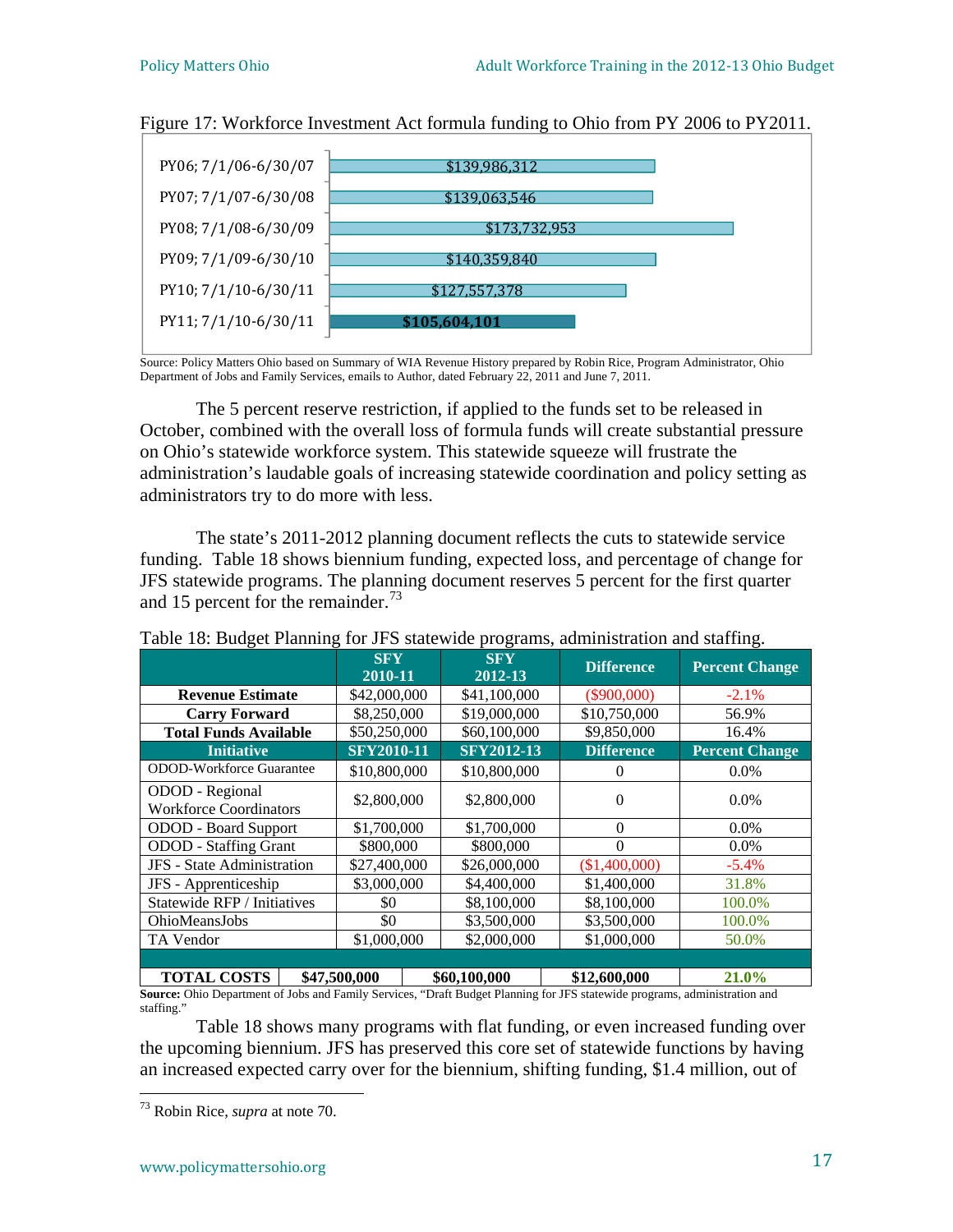state administration, and cutting funding for a variety of programs. JFS has zeroed out funding for several statewide programs, including: Youth RFP, One-Stop Tracking and Reporting, Emergency Services, OUC, Heath Care Tax Credit, Workforce Conferences, and funding for grant management software.<sup>[74](#page-22-0)</sup>

The WIA cuts will have a substantial impact on local area funding. In FY 2012 (PY 20 11), all but one Local Area, Area 20 serving Fairfield, Pickaway, and Ross Counties, will be cut. Overall, programming to Youth will be cut 9.3 percent. Dislocated Worker programs will be cut by 11.9 percent and Adults programs will lose the most, 18.4 percent.[75](#page-22-1)

The largest single cut will fall on Lake County's Dislocated Worker program, which will lose 64.3 percent of its funding.<sup>[76](#page-22-2)</sup> Lake County also has the highest overall Vinton Counties, cut 32.7 percent.<sup>[77](#page-22-3)</sup> Table 19 shows expected change in formula funding cut, 42.3 percent, followed by Region 14, serving Athens, Hocking, Meigs, Perry, and to Youth, Adult, and Dislocated Worker programming by local area.

| Area           | Counties                              | Youth    | Adult     | <b>Dislocated</b><br>Worker | Total<br>Allocation |
|----------------|---------------------------------------|----------|-----------|-----------------------------|---------------------|
| 1              | Adams, Brown, Pike, Scioto            | $-15.4%$ | $-24.0\%$ | 15.9%                       | $-11.0%$            |
| $\overline{2}$ | Medina, Summit                        | $-5.2%$  | $-15.2%$  | $-8.3%$                     | $-9.6%$             |
| 3              | Cuyahoga                              | $-15.6%$ | $-22.9%$  | $-9.0\%$                    | $-16.5%$            |
| $\overline{4}$ | Lorain                                | $-11.2%$ | $-20.4%$  | $-10.6%$                    | $-14.3%$            |
| 5              | Lake                                  | $-6.0\%$ | $-16.0%$  | $-64.3%$                    | $-42.3%$            |
| 6              | Stark, Tuscarawas                     | $-3.0%$  | $-13.2%$  | $-8.4%$                     | $-8.2\%$            |
| $\tau$         | <b>Multiple Counties</b>              | $-10.3%$ | $-19.7%$  | $-8.7%$                     | $-12.6%$            |
| 8              | Auglaize, Hardin, Mercer, Van Wert    | $-13.3%$ | $-22.4%$  | 24.3%                       | $-2.1%$             |
| 9              | Lucas                                 | $-13.2%$ | $-22.2%$  | $-19.4%$                    | $-18.2%$            |
| 10             | Crawford, Richland                    | $-16.8%$ | $-25.2%$  | $-22.9%$                    | $-21.8%$            |
| 11             | Franklin                              | $-3.1\%$ | $-12.5%$  | $-5.3%$                     | $-6.8%$             |
| 12             | Butler, Clermont, Warren              | $-4.1%$  | $-13.8%$  | 4.2%                        | $-5.0\%$            |
| 13             | Hamilton                              | $-0.4%$  | $-10.7%$  | 13.0%                       | $-0.9\%$            |
| 14             | Athens, Hocking, Meigs, Perry, Vinton | $-26.3%$ | $-37.2%$  | $-38.7%$                    | $-32.7%$            |
| 15             | Monroe, Morgan, Noble, Washington     | $-15.4%$ | $-24.0%$  | $-16.0%$                    | $-18.7%$            |
| 16             | Belmont, Carroll, Harrison, Jefferson | $-1.2%$  | $-12.1%$  | $-59.1%$                    | $-33.7%$            |
| 17             | Columbiana, Mahoning                  | $-10.3%$ | $-19.4%$  | $-11.8%$                    | $-13.9%$            |
| 18             | Trumbull                              | $-16.2%$ | $-24.3%$  | $-27.2%$                    | $-23.0%$            |
| 19             | Ashtabula, Geauga, Portage            | $-9.4%$  | $-18.9%$  | $-13.2%$                    | $-13.6%$            |
| 20             | Fairfield, Pickaway, Ross             | 12.6%    | 0.8%      | 13.0%                       | 8.4%                |
|                | <b>Total</b>                          | $-9.3%$  | $-18.4\%$ | $-11.9%$                    | $-13.1%$            |

Table 19: Draft formula fund cuts to Workforce Investment Act Programs, by Area.

Source: Ohio Department of Jobs and Family Services, "Draft Formula Fund Allocations to Local Areas."

<span id="page-22-0"></span> $74$  Ohio Department of Jobs and Family Services, "Draft Budget Planning for JFS statewide programs, administration and staffing" provided to author by JFS.

<span id="page-22-1"></span><sup>75</sup> Ohio Department of Jobs and Family Services, "Draft Formula Fund Allocations to Local Areas." <sup>76</sup> *Id.* <sup>77</sup> *Id.* 

<span id="page-22-3"></span><span id="page-22-2"></span>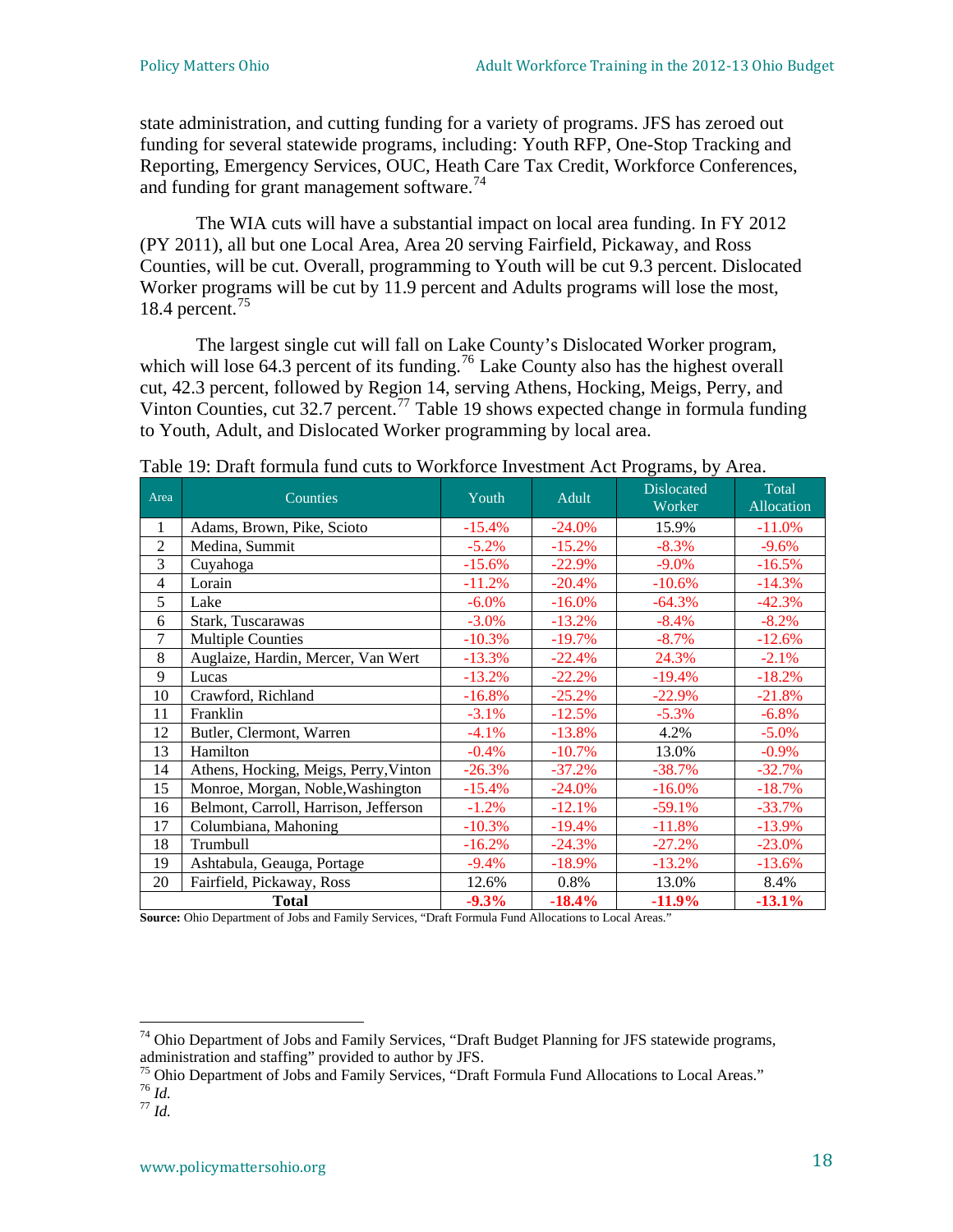#### **summary and Conclusion**

Ohio's budget has brought sweeping policy changes to state and local government. These changes represent a real sea change even though the three-prong incumbent worker training rather than retraining unemployed or dislocated workers for structure of the workforce system remains intact. The Administration is focused on building a workforce system that serves the interests of Ohio employers, focusing on jobs in emerging sectors and high growth industries.

The Governor's new initiative, Ohio Incumbent Workforce Job Training, is an exampl e of this overall policy shift. This new program, funded by casino revenue, will provide employers and employed workers training vouchers as a way to encourage companies to stay in Ohio and grow.

Workforce advocates have long called for greater alignment of employer needs and the initiative has the potential to further this goal.<sup>[78](#page-23-0)</sup> Without clear rules for accountability and eligibility the program is likely to reinforce "development as usual," shabby pay and benefits in return.<sup>[79](#page-23-1)</sup> Smart implementation can ensure employers hold up credentialed training, and career pathways could make the program an effective tool in where companies receive massive tax breaks or incentives and Ohio workers receive their end of the bargain. Eligibility guidelines that prioritize high road job creation, Ohio's development toolkit.

Forgetting the unemployed worker in our rush to achieve better employer alignment, however, ignores Ohio's economic realities. Ohio never fully recovered from 120,000 overall.<sup>[80](#page-23-2)</sup> In 2000, Ohio had close to 1 million manufacturing jobs. In May 2011, Assistance Certifications than Ohio.<sup>[82](#page-23-4)</sup> Long-term unemployment has far-reaching effects the 2001 recession. In the last year, we lost one in six manufacturing jobs, more than the state had only  $622,000$ .<sup>[81](#page-23-3)</sup> In 2010, only Michigan had more Trade Adjustment on our economy, including devaluation of unused workplace skills, wealth destruction from foreclosure, and costs to safety net services.<sup>[83](#page-23-5)</sup> Unemployed workers cannot be left out of our workforce system equation; the cost to our recovery is simply too high.

funding to Ohio's workforce system is being slashed. Overall WIA funding is down 13.38 percent. Some local areas will see cuts as high as 64 percent. The loss of federal substantial pressure on local workforce programs, which must now struggle to do more with less. At the same time the Administration hopes to implement these changes, federal dollars, combined with a host of small cuts and new initiatives, will likely create

<span id="page-23-0"></span><sup>&</sup>lt;sup>78</sup> Ohio Workforce Coalition, "Policy Platform 2011-2012" available at http://bit.ly/jEbGEq; 6/22/11.<br><sup>79</sup> Wendy Patton, "Who pays for Shabby Benefits?" Policy Matters Ohio, April 26, 2011 available at

<span id="page-23-1"></span>http://bit.ly/jT1fMN; 6/22/11.

<span id="page-23-2"></span><sup>80</sup> Economic Policy Institute, "Unemployment in Hard-Hit States: Michigan, Ohio, and Oregon," p. 2 available at http://bit.ly/kfJOJK;  $6/22/11$ .<sup>81</sup> *Id.* 

<span id="page-23-4"></span><span id="page-23-3"></span><sup>&</sup>lt;sup>82</sup> Zach Schiller and Brandon Mordue, "Trade Adjustment Assistance in Ohio," Policy Matters Ohio, July 2010, available at http://www.policymattersohio.org/pdf/TAA2010.pdf; 6/22/11.

<span id="page-23-5"></span><sup>&</sup>lt;sup>83</sup> See, Wendy Patton, "Back to Work: The Case for Public Jobs," Policy Matters Ohio, p. 4, March 2011, available at http://bit.ly/lyr0bY; 6/22/11.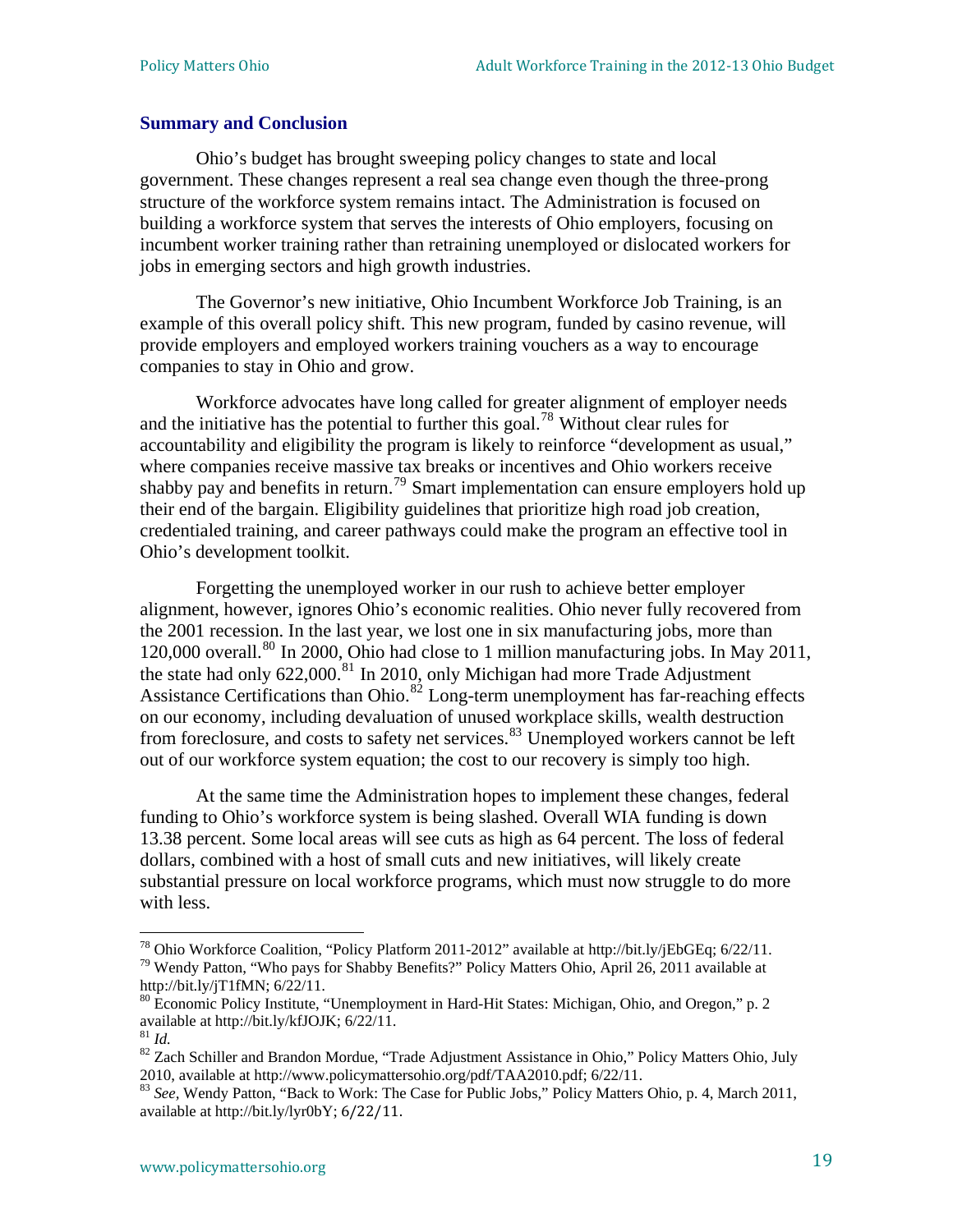#### A L ppendix: Ohio's Workforce Budget ine Items supporting Workforce Training

| <b>Workforce Budget - Ohio Board of Regents</b> |                                                                                |               |               |                   |                                 |  |  |  |  |
|-------------------------------------------------|--------------------------------------------------------------------------------|---------------|---------------|-------------------|---------------------------------|--|--|--|--|
| <b>Fund</b>                                     | Program                                                                        | SFY2010-11    | SFY2012-13    | <b>Difference</b> | <b>Percent</b><br><b>Change</b> |  |  |  |  |
| <b>FED</b>                                      | <b>Adult Education</b><br>and Family<br>Literacy Act<br><b>Incentive Grant</b> | \$2,819,443   | \$0           | (\$2,819,443)     | $-100.0\%$                      |  |  |  |  |
| <b>FED</b>                                      | Adult Basic and<br><b>Literacy Education</b><br>- Federal                      | \$32,478,287  | \$29,671,342  | (\$2,806,945)     | $-8.6%$                         |  |  |  |  |
| GRF                                             | Adult Basic and<br>Literacy Education-<br>State                                | \$14,604,832  | \$14,604,832  | \$0               | 0%                              |  |  |  |  |
| <b>FED</b>                                      | Career-Technical<br><b>Education Basic</b><br>Grant                            | \$91,145,624  | \$96,933,728  | \$5,788,104       | 6.4%                            |  |  |  |  |
| GRF                                             | <b>Career Technical</b><br>Education<br>Enhancements                           | \$14,423,710  | \$17,605,398  | \$3,181,688       | 22.1%                           |  |  |  |  |
| <b>FED</b>                                      | Career Technical<br><b>Education Federal</b><br>Enhancement                    | \$9,219,438   | \$10,000,000  | \$780,562         | 8.5%                            |  |  |  |  |
| GRF                                             | Career-Technical<br><b>Education Match</b>                                     | \$4,465,757   | \$4,466,390   | \$633             | 0.0%                            |  |  |  |  |
| <b>FED</b>                                      | Carl D. Perkins<br>Grant/Plan<br>Administration                                | \$8,448,441   | \$1,825,922   | (\$6,622,519)     | $-78.4%$                        |  |  |  |  |
| FED                                             | <b>College Access</b><br>Challenge Grant                                       | \$6,631,679   | \$8,762,862   | \$2,131,183       | 32.1%                           |  |  |  |  |
| GSF                                             | Co-Op Internship<br>Program                                                    | \$50,000,000  | \$24,000,000  | (\$26,000,000)    | $-52.0%$                        |  |  |  |  |
| GRF                                             | Ohio College<br>Opportunity Grant                                              | \$171,191,887 | \$160,568,530 | (\$10,623,357)    | $-6.2%$                         |  |  |  |  |
| GSF                                             | Ohio College<br>Opportunity Grant-<br>Proprietary                              | \$0           | \$12,000,000  | \$12,000,000      | <b>NEW</b>                      |  |  |  |  |
| GRF                                             | Ohio Learning<br>Network                                                       | \$5,437,921   | \$5,065,376   | (\$372,545)       | $-6.9%$                         |  |  |  |  |
| GRF                                             | Post-Secondary<br><b>Adult Career-</b><br>Technical<br>Education               | \$28,324,231  | \$30,635,094  | \$2,310,863       | 8.2%                            |  |  |  |  |
| FED                                             | <b>State Student</b><br><b>Incentive Grants</b>                                | \$3,772,906   | \$0           | (\$3,772,906)     | $-100.0\%$                      |  |  |  |  |
| FED                                             | Tech Prep                                                                      | \$368,382     | \$367,700     | (\$682)           | 0.0%                            |  |  |  |  |
| GRF                                             | Tech Prep<br>Consortia Support                                                 | \$2,404,423   | \$521,084     | ( \$1,883,339)    | $-78.3%$                        |  |  |  |  |
| <b>Total BOR/DOE</b>                            |                                                                                | \$445,736,961 | \$417,028,258 | (\$28,708,703)    | $-6.4%$                         |  |  |  |  |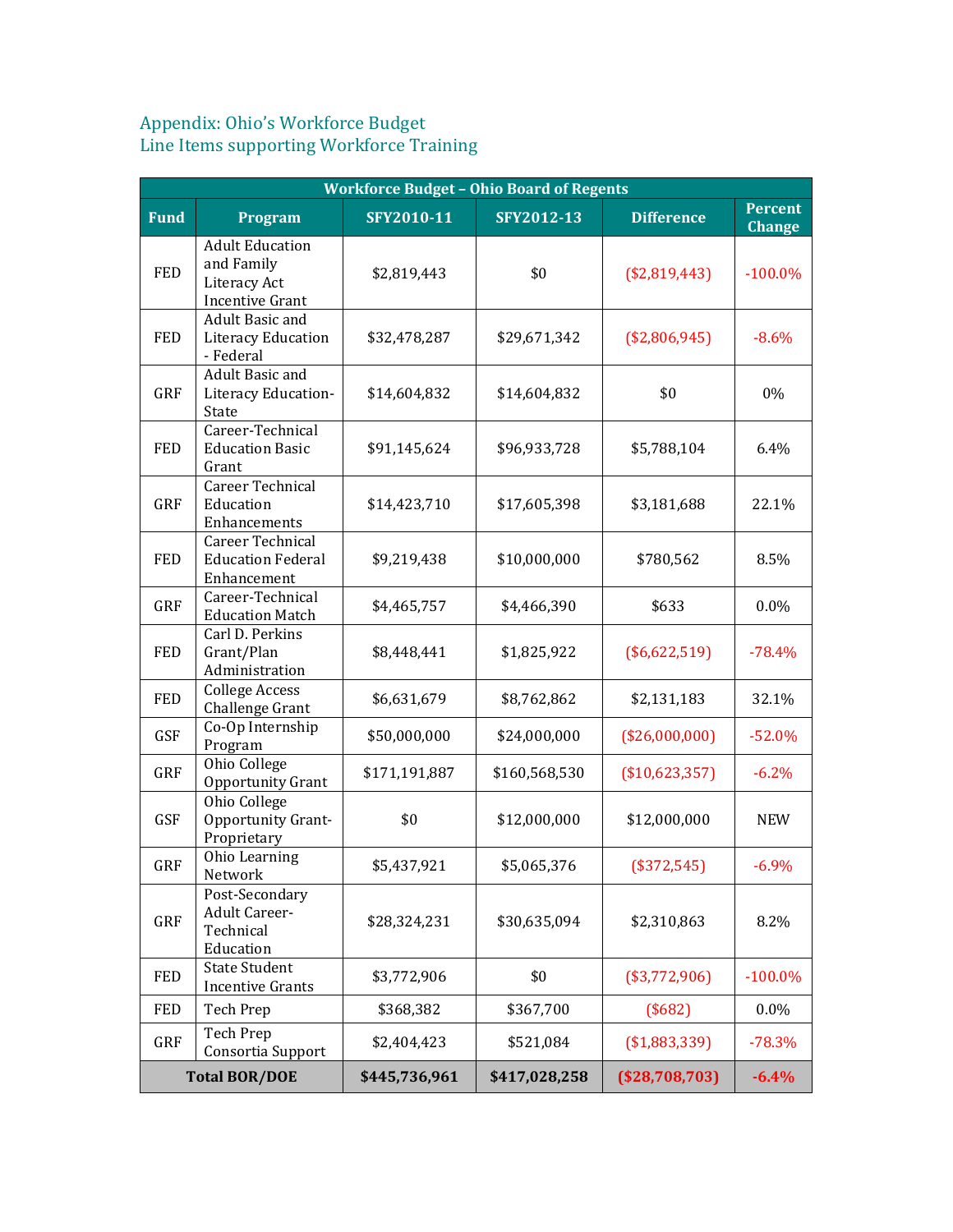| <b>Workforce Budget - Ohio Department of Development</b>            |                                            |                 |               |                   |                                 |  |  |  |  |
|---------------------------------------------------------------------|--------------------------------------------|-----------------|---------------|-------------------|---------------------------------|--|--|--|--|
| <b>Fund</b>                                                         | Program                                    | SFY2010-11      | SFY2012-13    | <b>Difference</b> | <b>Percent</b><br><b>Change</b> |  |  |  |  |
| GRF                                                                 | <b>Industrial Training</b><br>Grants       | \$15,812,773    | \$10,000,000  | (\$5,812,773)     | $-36.8%$                        |  |  |  |  |
| <b>FED</b>                                                          | Workforce<br>Development<br>Initiatives    | \$26,356,425    | \$32,600,000  | \$6,243,575       | 23.7%                           |  |  |  |  |
| <b>GSF</b>                                                          | Investment in<br><b>Training Expansion</b> | \$1,358,868     | \$0           | (\$1,358,868)     | $-100.0\%$                      |  |  |  |  |
| <b>SSR</b>                                                          | Ohio Workforce<br>Job Training             | \$0             | \$50,000,000  | \$50,000,000      | <b>NEW</b>                      |  |  |  |  |
| <b>FED</b>                                                          | <b>Federal Energy</b><br>Training          | \$6,000,000     | \$6,344,056   | \$344,056         | $6.0\%$                         |  |  |  |  |
| <b>TOTAL ODOD Workforce</b><br><b>Funding</b>                       |                                            | \$49,528,066    | \$98,944,056  | \$49,415,990      | 99.8%                           |  |  |  |  |
| <b>Workforce Budget-Ohio Department of Jobs and Family Services</b> |                                            |                 |               |                   |                                 |  |  |  |  |
| <b>Fund</b>                                                         | Program                                    | SFY2010-11      | SFY2012-13    | <b>Difference</b> | <b>Percent</b><br><b>Change</b> |  |  |  |  |
| <b>FED</b>                                                          | Workforce<br><b>Investment Act</b>         | \$415,026,944   | \$349,301,812 | (\$65,725,132)    | $-15.8%$                        |  |  |  |  |
| <b>FED</b>                                                          | <b>Federal Operating</b>                   | \$100,613,647   | \$97,331,163  | (\$3,282,484)     | $-3.3%$                         |  |  |  |  |
| <b>TOTAL WIA Funding</b>                                            |                                            | \$515,640,592   | \$446,632,975 | (\$69,007,617)    | $-13.4%$                        |  |  |  |  |
| <b>TOTAL Workforce</b><br><b>Funding</b>                            |                                            | \$1,010,905,619 | \$962,605,289 | $(*48,300,330)$   | $-4.8%$                         |  |  |  |  |

**Source:** Policy Matters Ohio, based on Ohio Legislative Service Commission, Budget in Detail, as reported out of conference committee, available at http://bit.ly/l6bv7J; 6/30/11. BOR line includes Department of Education funding supporting Perkins programs and Tech Prep.